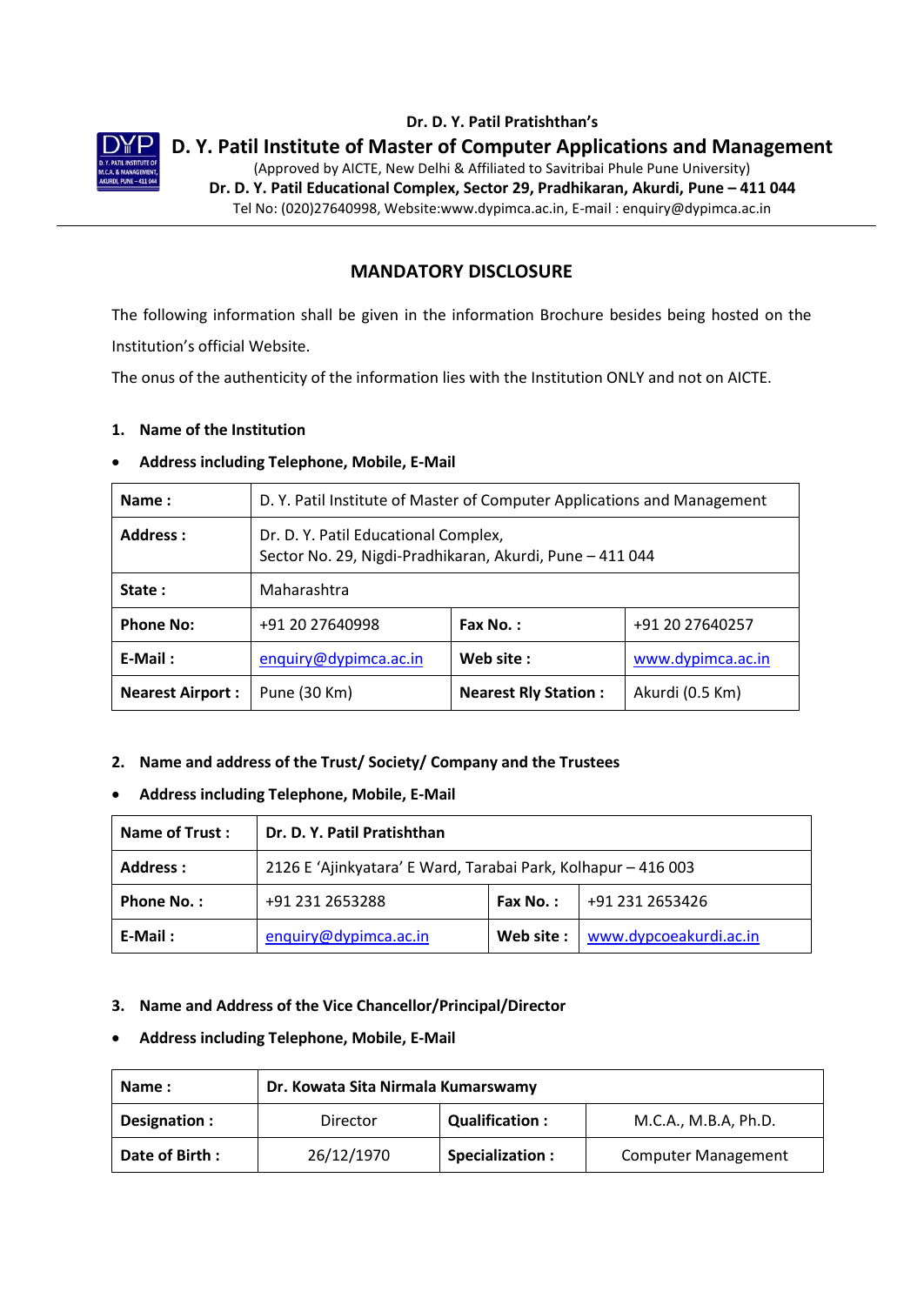| Date of joining : | 02/06/2016      | <b>Total Experience:</b> | 27 Years               |
|-------------------|-----------------|--------------------------|------------------------|
| Mobile No.:       | +91 9823120225  | E-mail ID:               | director@dypimca.ac.in |
| <b>Phone No.:</b> | +91 20 27643040 | Fax No.:                 | +91 20 27640257        |

# **4. Name of the affiliating University :**

| Name:      | Savitribai Phule Pune University               |                                |      |
|------------|------------------------------------------------|--------------------------------|------|
| Address :  | Ganeshkhind, Pune - 411 007                    |                                |      |
| Phone No.: | +91 20 25691233<br>+91 20 25601254<br>Fax No.: |                                |      |
| Web Site:  | www.unipune.ac.in                              | <b>First Affiliation Year:</b> | 2002 |

#### **5. Governance**

# **Members of the Board and their brief background**

| Sr.<br>No. | <b>Name</b>                              | <b>Designation</b> | Background / Experience of running the Education<br>Institute                                                                                                    |
|------------|------------------------------------------|--------------------|------------------------------------------------------------------------------------------------------------------------------------------------------------------|
| 01         | Dr. Sanjay<br>Dnyandev Patil             | President          | Agriculture, About 31 years experience in establishing<br>new Technical and Professional Institutes.                                                             |
| 02         | Shri. Satej<br>Dnyandev Patil            | Vice-<br>President | Politician, Socialist, MLC of Maharashtra Legislative<br>Council. About 31 years experience in establishing new<br><b>Technical and Professional Institutes.</b> |
| 03         | Shri. Shripad<br>Shankar<br>Dharangutti  | Secretary          | Agriculture, About 14 years experience in establishing<br>new Technical and Professional Institutes.                                                             |
| 04         | Sou. Shantadevi<br><b>Dnyandev Patil</b> | Trustee            | About 20 years experience in establishing new Technical<br>and Professional Institutes.                                                                          |
| 05         | Sou. Vaijayanti<br>Sanjay Patil          | Trustee            | About 31 years experience in establishing new Technical<br>and Professional Institutes.                                                                          |
| 06         | Sou. Pratima Satej<br>Patil              | Trustee            | Socialist, About 20 years experience in establishing new<br><b>Technical and Professional Institutes.</b>                                                        |
| 07         | Shri. Devraj<br><b>Babasaheb Patil</b>   | Trustee            | Politician, Socialist, About 20 years experience in<br>establishing new Technical and Professional Institutes.                                                   |
| 08         | Shri. Ruturaj<br>Sanjay Patil            | Trustee            | Politician, Socialist, About 11 years experience in<br>establishing new Technical and Professional Institutes.                                                   |
| 09         | Shri. Prithviraj<br>Sanjay Patil         | Trustee            | Business, About 09 years experience in establishing new<br>Technical and Professional Institutes.                                                                |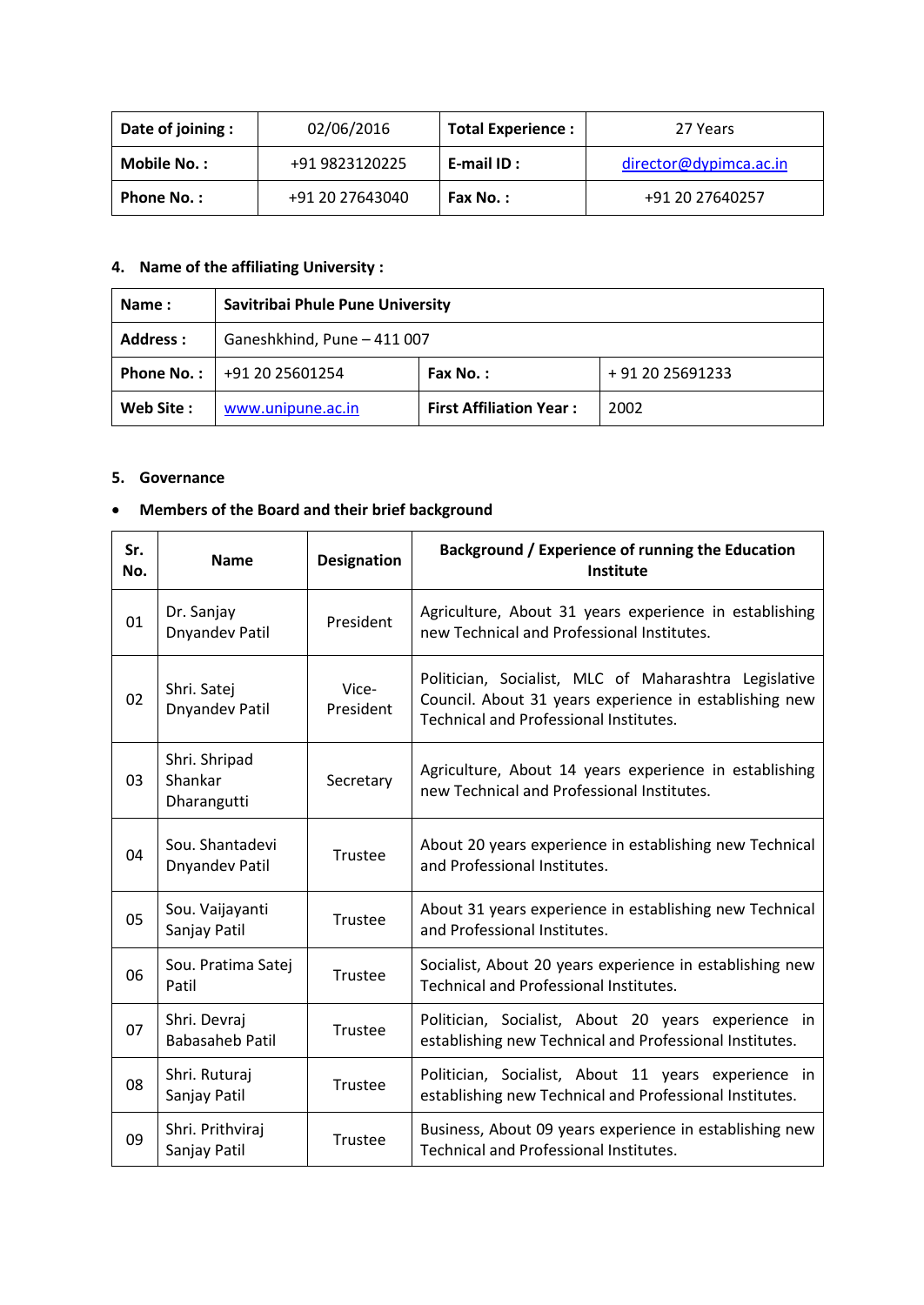# **Members of Academic Advisory Body**

| Sr.<br>No. | <b>Name</b>               | Qualification            | <b>Designation</b>  | <b>Background</b>                                                                                                                                      |
|------------|---------------------------|--------------------------|---------------------|--------------------------------------------------------------------------------------------------------------------------------------------------------|
| 01         | Dr. N. S.<br>Vyawahare    | M.Pharm.<br>Ph.D.        | Chairperson         | Campus Director, Dr. D. Y. Patil<br>Educational Complex, Akurdi, Pune                                                                                  |
| 02         | Dr. Manish Kumar<br>Jain  | M.C.A. Ph.D.             | Member              | Having 18+ years of Industry experience as<br>an International Corporate Trainer and<br>Technical consultant.                                          |
| 03         | Mr. Neminath<br>Havale    | M.C.A.                   | Member              | Alumni of the Institute and currently<br>working with                                                                                                  |
| 04         | Dr. Vishal<br>Khedekar    | M.P.M., L.L.B.,<br>Ph.D. | Member              | General Manager - Employee Relations,<br>Mumbai International Airport Ltd. of Adani<br>Group. 23+ Years of Experience in HR, IR,<br>and Administration |
| 05         | Dr. Kavita<br>Suryawanshi | M.C.A. Ph.D.             | Member              | HOD-MCA, D. Y. Patil Institute of Master of<br><b>Computer Applications and Management,</b><br>Akurdi, Pune                                            |
| 06         | Dr. Shalaka Parker        | M.P.M. Ph.D.             | Member              | Dean MBA, D. Y. Patil Institute of Master<br>of Computer Applications and<br>Management, Akurdi, Pune                                                  |
| 07         | Dr. Ashutosh<br>Zunjur    | M.B.A. Ph.D.             | Member              | IQAC Co-ordinator, Associate Professor in<br>M.B.A., D. Y. Patil Institute of Master of<br>Computer Applications and Management,<br>Akurdi, Pune       |
| 08         | Dr. K. Nirmala            | M.C.A.,<br>M.B.A., Ph.D. | Member<br>Secretary | Director, D. Y. Patil Institute of Master of<br><b>Computer Applications and Management,</b><br>Akurdi, Pune                                           |

# **Frequently of the Board Meeting and Academic Advisory Body**

**Twice a year**

**Organizational chart and processes**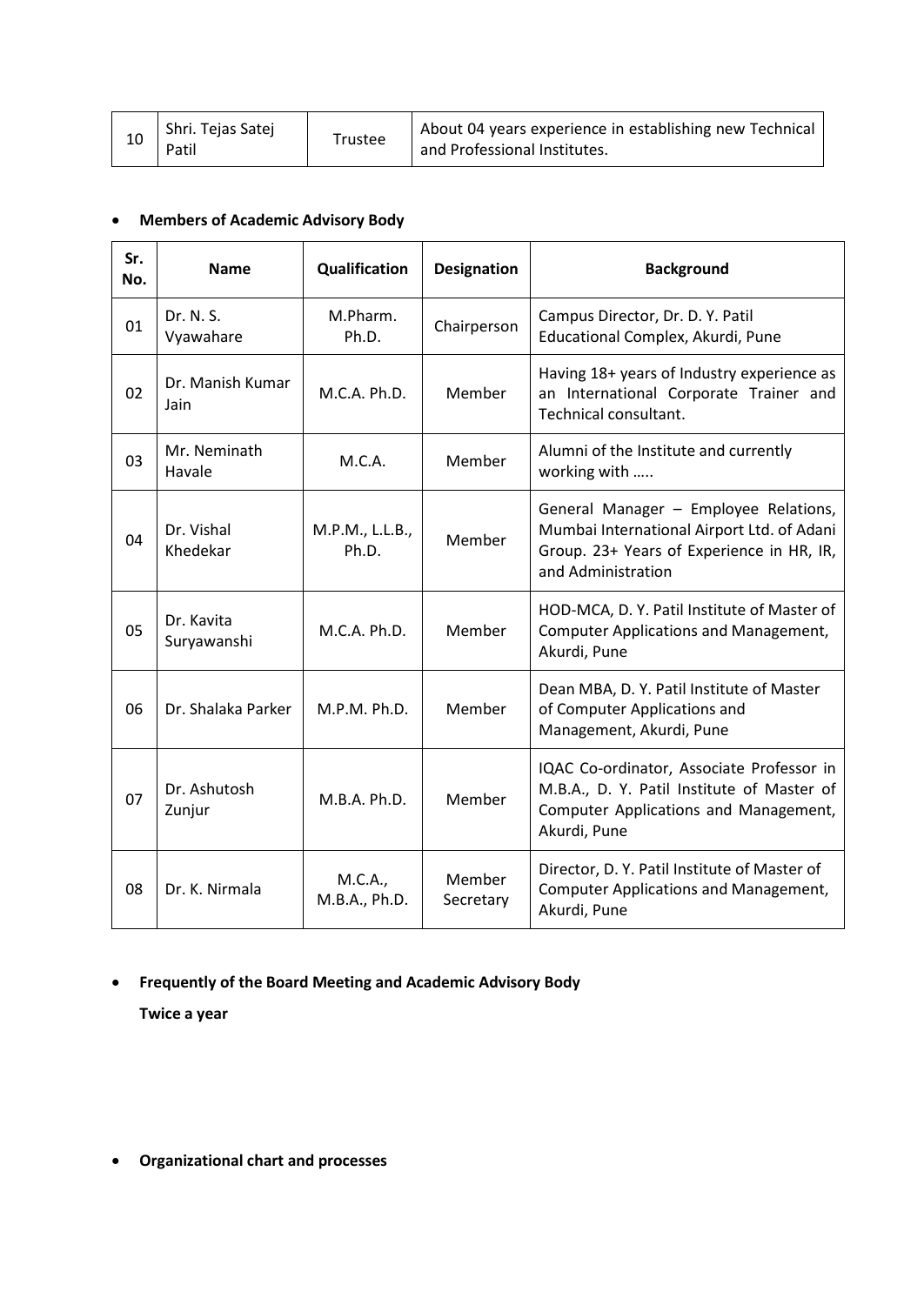

#### **Nature and Extent of involvement of Faculty and students in academic affairs/improvements**

The Institute has been focusing on Education, Training & Research, innovative technologies, and IT-enabled Services and is committed to developing excellence. Institutionalized attempts are being made to promote and foster excellence in developing knowledge skills and attitudes in all students and commitment to values in faculty and staff.

The Institute has strong emphasis on developing a highly conducive environment which helps to produce professionals who are well trained for the rigors of professional and social life. All Students are encouraged to make life outside the classroom vibrant and enjoyable by engaging themselves in multiple extracurricular areas. Fun creativity, competition, distinction, establishing relationships with fellow students and others in the community and ultimately enhancing the value of their educational experience, is at the heart of all extracurricular activities.

**(a) Faculty Involvement:** The faculty focuses on developing and strengthening systems thinking, problem solving, analysis, design, team work, communication skills and preparing students for lifelong learning. The faculty members use innovative techniques, interactive lectures, guided case studies, literature survey, regular lab assignments, project work and critical and creative thinking. As a pedagogical practice starting from first year subjects itself, students are required to explore, study, summarize, critique, validate and evaluate. There is a strong emphasis on learner centric, active and collaborative learning. Labs are used for developing skills to use and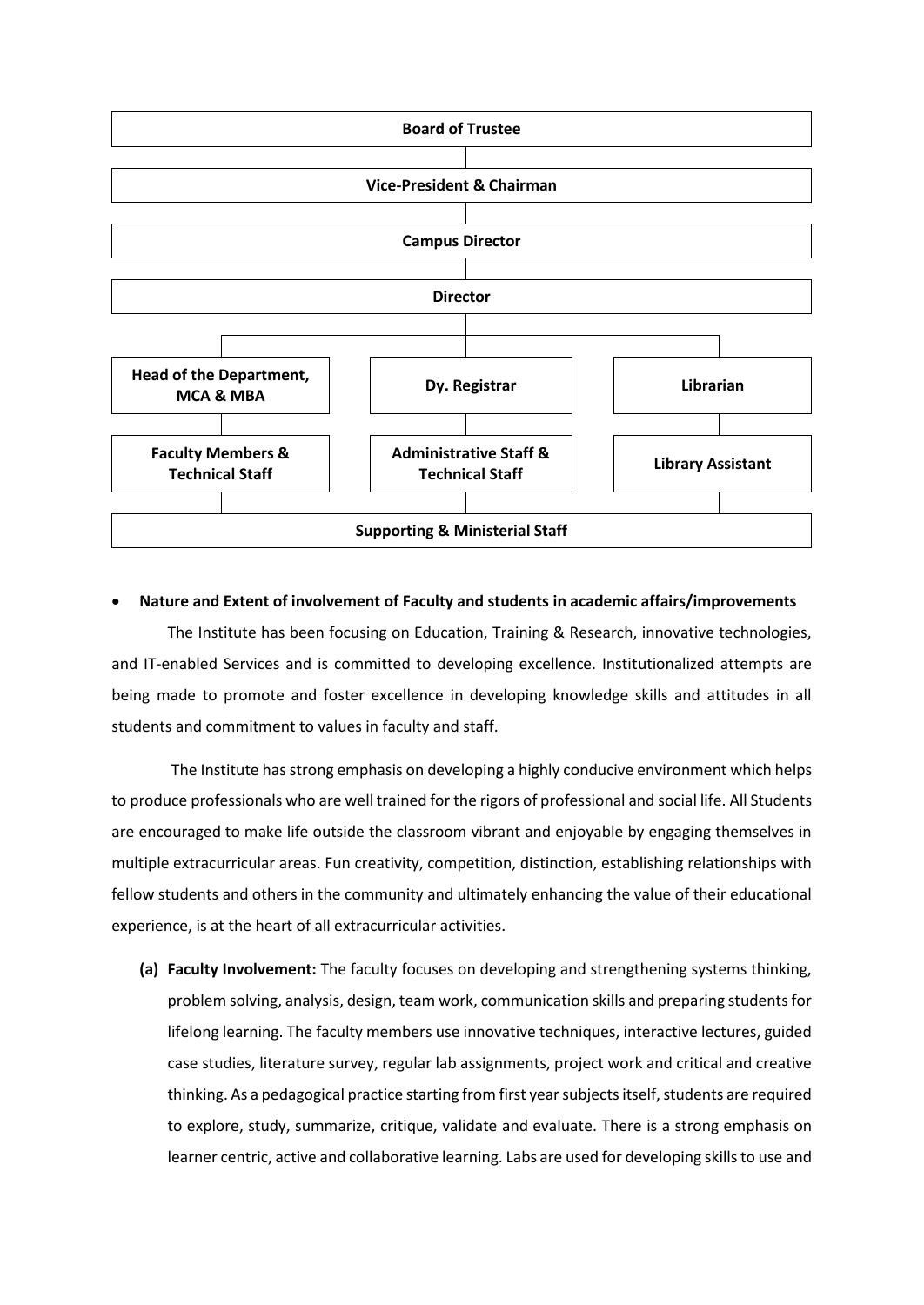apply various general professional competencies. Faculty members take periodical feedbacks from experts of industry towards bridging the gap and enhancement of curriculum which goes beyond class room teaching.

- **(b) Faculty Development Programme(s) :** D.Y. Patil Institute of MCA & Management believes in continuous training and development of its staff and teachers. The faculty members are both multi-skilled and field specialized. Faculty Development Programme emphasizes on course preparation, lecture, tutorial and laboratory delivery, assessment and obtaining feedback. This is undertaken through specific lectures by senior experts, followed up by, demo sessions and participation in coordinated work groups.
- **(c) Seminars & Workshops:** Sessions are frequently organized; both in house and by inviting eminent external speakers to improve the quality of knowledge and skills. Students are also encouraged to explore the environment through participation in professional / curricular / cocurricular activities outside the Institute.
- **(d) System of student mentoring:** A robust system has been put in place to ensure student monitoring is carried out. A system of student feedback on faculty and teaching is in place. Feedback is analyzed at Departmental levels as also during meetings of various forums to imbibe and include new and valid suggestions. The student feedback analysis is considered by the management and appropriate points implemented for further improvement.

#### **Mechanism/ Norms and Procedure for democratic/ good Governance**

The Governance of the Institute is aligned to achieve its Vision and Mission which is reflective of a Participative management. The Institute practices Participatory Management in all functions of various bodies. The Governing Body (GB), College Development Committee (CDC) Advisory Board, and Internal Quality Assurance Cell (IQAC) are formed for effective growth of the Institute and students. The functional committees are a representation of the Participative Management at the Institute, wherein a top down - bottom up approach is adopted.

Strategic Plan is prepared keeping in view the attainment of Vision and Mission of the Institute. The Plan becomes the basis for all the activities such as Faculty Development Program, Students employability enhancement, etc. to be implemented during the span of next five years. Four committees viz: Grievance Redressal Committee, Internal Complaint Committee, Anti-Ragging Committee and Reservation Cell are formulated to exercise Grievance Redressal Mechanism effectively at the Institute.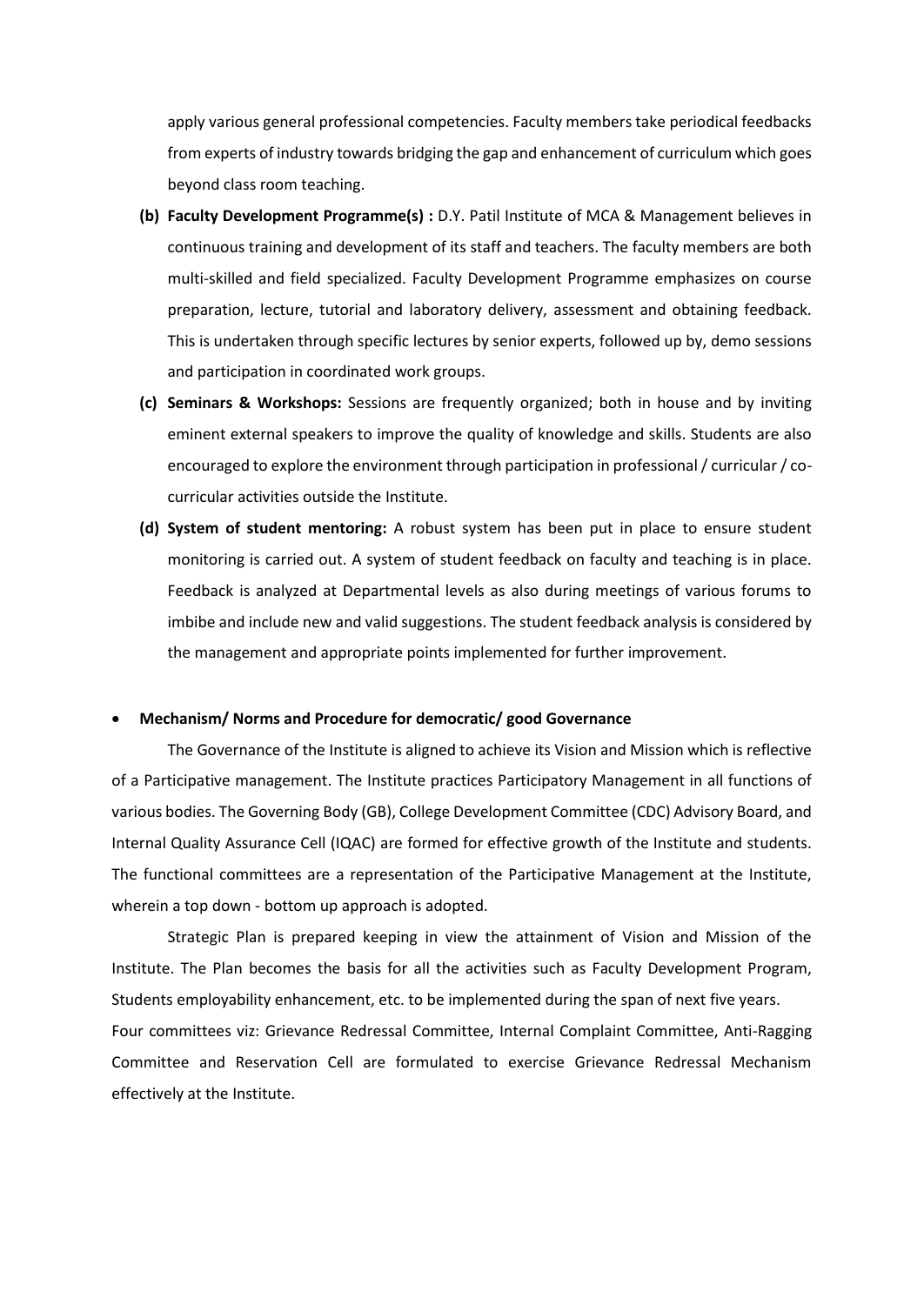The Institute ensures that various committees/ cells are functional and achieving their objectives. The effectiveness of such committees/ cells can be observed through their minutes of meetings and implementation of their resolutions.

The Institute provides various welfare measures for the staff members such as Career Advancement Scheme to acquire additional qualification as per rules and regulations, selfdevelopment programs. Performance Appraisal System is in place to assess Faculty and Staff on the basis of work done during previous calendar year.

The Institute maintains high transparency in all the financial transactions. The Institute implements two level audit mechanisms for conducting internal and external audits towards the financial compliance. The Institute has an effective strategy for optimal utilization of financial resources for academic, administrative and development activities that helps in actualizing of Institute's vision and mission.

Quality assurance in academics and administration is given due consideration by the institute. The Institute adopts quality management strategies in all academic and administrative aspects through IQAC. IQAC plays a vital role in implementing quality standards to achieve academic excellence.

Various committee are also formed with participation of staff members such as admission, budget and finance, infrastructure, recruitment, Academic Planning, Library, Examination, Result Analysis Research and Development Extra Curricular and co-curricular, Career Counseling, Training and Placement, Alumni and feedback. The Students are also involved in certain committees.

#### **Student Feedback on Institutional Governance/Faculty performance**

Feedback is a regular activity at the Institute. The Institution has a mechanism for analyzing student feedback on institutional performance. Some of the tools used to assess feedback on the system and processes at the student level are:

- Informal Feedback.
- Faculty Feedback Form.
- Library suggestion form.
- Suggestion boxes.
- Feedback from outgoing students.
- Feedback from Placed students
- Expert/Guest session Feedback
- Students' representation in various functional committees.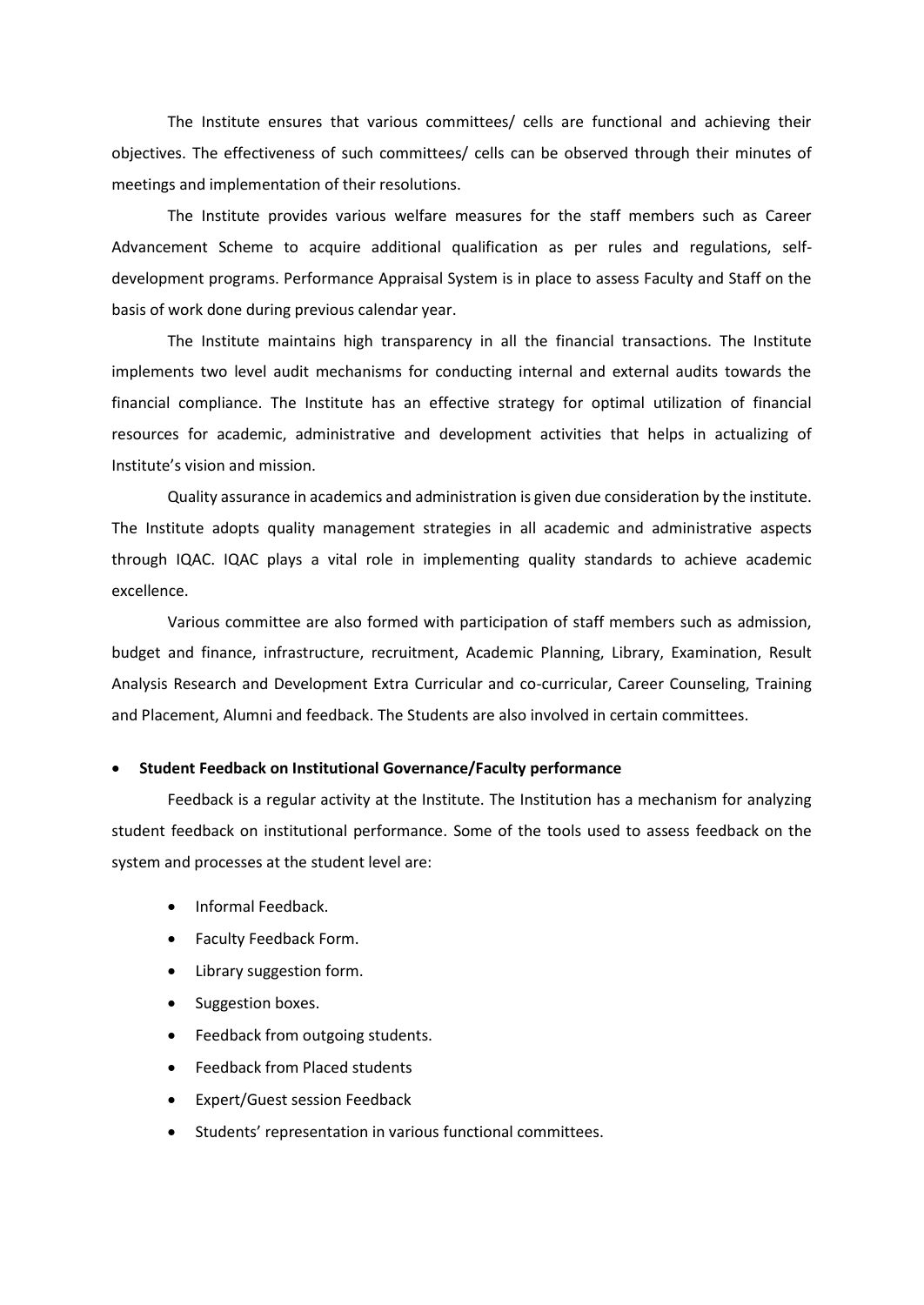- Student feedback is obtained for the faculty in the prescribed Performa on the curriculum, teaching-learning-evaluation, facilities, classroom conduction, lesson structure and placing, content presentation, initiative, classroom discipline, code of conduct, support services and overall learner centric issues. The data is then analyzed and the outcome is shared with the concerned faculty members and the feedback is utilized for improving teaching-learning environment in the institute
- Feedback Forms from Outgoing students and Placed students are yet another mechanisms to enhance the academic environment on campus.
- The Institute conducts Faculty Guardian Member sessions frequently under which students' suggestions are invited and they are free to talk on any matter – personal & academic that concerns the Institute. The prime aim of the institute is to see that every student has equal access to competent and qualitative teaching which leads to vibrant academic, social & personal growth on the campus and off the campus.

The management ensures inputs and opinions from students on a continuous basis ensuring improvement in the quality of infrastructure, academics, placements, research, consultancy, seminars and conferences and Institutional Governance.

Feedback is collected, analyzed and action taken and feedback are available on website.

The students' feedback is well analyzed and is used for required counselling and subsequent improvement of overall Performance.

#### **Grievance Redressal mechanism for Faculty, staff and students**

With reference to A.I.C.T.E. Notification No. F.No.37-3/Legal/2012, Dated 25<sup>th</sup> May 2012, and A.I.C.T.E. Approval Process Handbook, Grievance Redressal & Counseling Cell has been constituted.

The constitution of the Grievance Redressal Cell is available on following link <https://www.dypimca.ac.in/sg/grievance>

#### **Establishment of Anti Ragging Committee**

With reference to Maharashtra Prohibition of Ragging Act 1999, UGC Regulation on Curbing Menace of Ragging in Higher Educational Institution 2009 and AICTE notification dated 1<sup>st</sup> July 2009, Anti Ragging Committee and Anti Ragging Squad has been constituted in the institute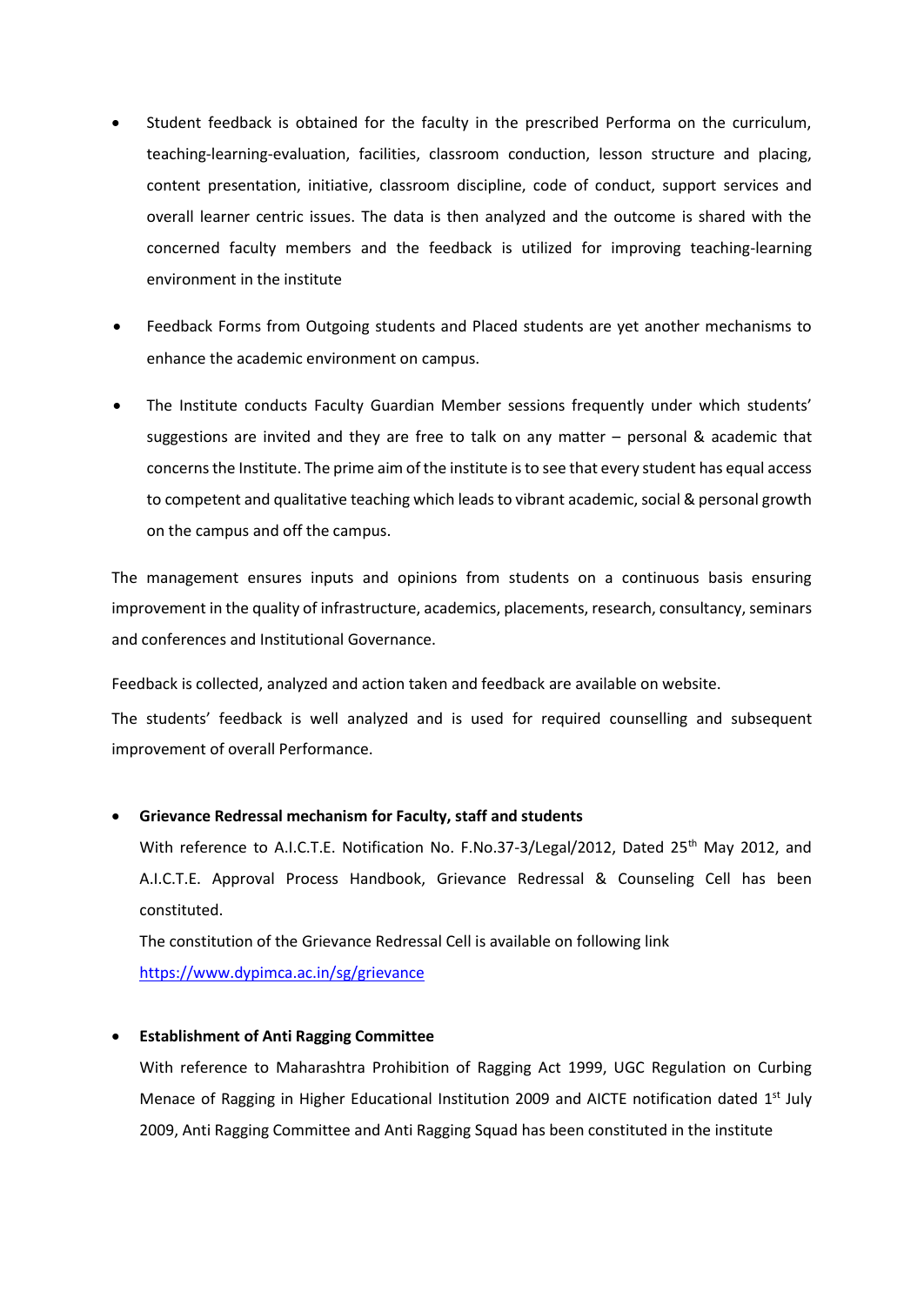The constitution of the Anti Ragging Committee and Anti Ragging Squad is available on following link.

<https://www.dypimca.ac.in/sg/arc>

#### **Establishment of Online Grievance Redressal Mechanism**

The Facility for Online Grievance Redressal Mechanism is available. For the details visit on following link.

<https://www.dypimca.ac.in/sg/grievance>

 **Establishment of Grievance Redressal Committee in the Institution and Appointment of OMBUDSMAN by the University**

With reference to A.I.C.T.E. Notification No. F.No.37-3/Legal/2012, Dated 25<sup>th</sup> May 2012, and A.I.C.T.E. Approval Process Handbook 2018-19, Grievance Redressal & Counseling Cell has been constituted

The constitution of the Grievance Redressal Cell is available on following link

<https://www.dypimca.ac.in/sg/grievance>

Affiliating University has appointed **OMBUDSMAN** vide letter No. CA/4233 Dated 26/12/2012.

The details of Ombudsman is as follows;

Adv. Shrikant Narayan Patil Address : C-45, Swapnanagari, Karve Road, Near Ayurved Rasshala Pune – 411 004 Mob. No. +91 9371005708 Email ID [shrikant22.2010@rediffmail.com](mailto:shrikant22.2010@rediffmail.com)

### **Establishment of Internal Complaint Committee (ICC)**

With reference to Vishakha Judgment 1997, The Sexual Harassment of Women at Work Place (Prevention, Prohibition and Redressal) Bill 2006 and Maharashtra Govt. Resolution General Administration Dept. No. SRV-1099/73/MKA, dated 19<sup>th</sup> May 1999, Women Grievance Cell (Internal Complaint Committee) has been constituted.

The constitution of the Internal Complaint Committee (ICC) is available on following link <https://www.dypimca.ac.in/sg/wgr>

### **Establishment of Committee for SC/ST**

With reference to The Scheduled Castes and The Scheduled Tribes (Prevention of Atrocities) Act, 1989,UGC guideline for Implementation of Reservation Policy, 2006 and Govt. of Maharashtra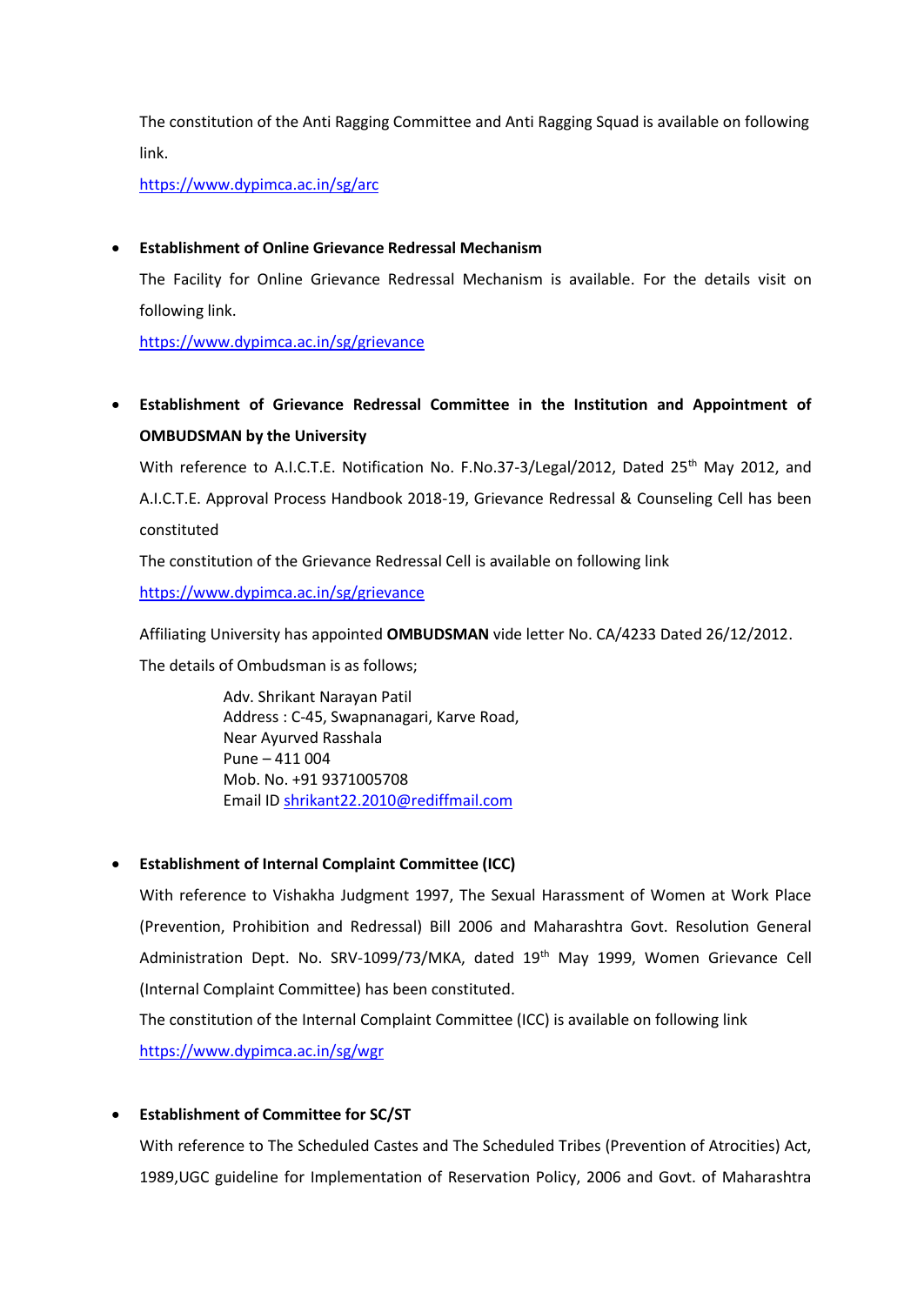Resolution No. BCC-2010/C.N.409/16-B, Dt. 16/08/2010, 'Reservation Cell (SC/ST/OBC Cell)' has been constituted. The constitution of the Reservation Cell / Committee for SC/ST is available on following link

<https://www.dypimca.ac.in/sg/sc-st-obc-cell-reservation-cell>

#### **•** Internal Quality Assurance Cell

With reference to University Grant Commission guidelines under XIIth Plan for IQAC, Maharashtra Public University Act, 2016 and University Grant Commission guidelines for IQAC dated 23rd May 2018, 'Internal Quality Assurance Cell (IQAC) ' has been constituted The constitution of the Internal Quality Assurance Cell is available on following link <https://www.dypimca.ac.in/sg/internal-quality-assurance-cell-iqac>

#### **6. Programmes**

#### **Name of Programmes approved by AICTE**

| Sr. No. | <b>Name of Programme</b> | <b>Year of Starting</b> | Course/s run under Programme              |
|---------|--------------------------|-------------------------|-------------------------------------------|
| 01      | <b>MCA</b>               | 2002                    | <b>Master of Computer Applications</b>    |
| 02      | Management               | 2010                    | <b>Master of Business Administrations</b> |

#### **Name of Programmes Accredited by NBA**

| Sr.<br>No. | Name of<br>Programme | Year of<br>Accreditation | Valid up to | Course/s run under Programme           |
|------------|----------------------|--------------------------|-------------|----------------------------------------|
|            | MCA                  | 2013                     | 2016        | <b>Master of Computer Applications</b> |

#### **NBA Status of Accreditation of the Courses**

| Sr. No. | <b>Particulars</b>                             | <b>Status</b>                                           | <b>Remark</b>   |
|---------|------------------------------------------------|---------------------------------------------------------|-----------------|
| 01      | Name/List of Programmes/<br>Courses Accredited | Master of Computer<br>1.<br>Applications                | Valid upto 2016 |
| 02      | Applied for Accreditation                      | <b>NIL</b>                                              |                 |
| А.      | Applied but Visit not happened                 | <b>NIL</b>                                              |                 |
| В.      | Visit happened but result awaited              | <b>NIL</b>                                              |                 |
| 03      | List of programmes/ courses Not<br>Applied     | <b>Master of Business</b><br>$1_{-}$<br>Administrations |                 |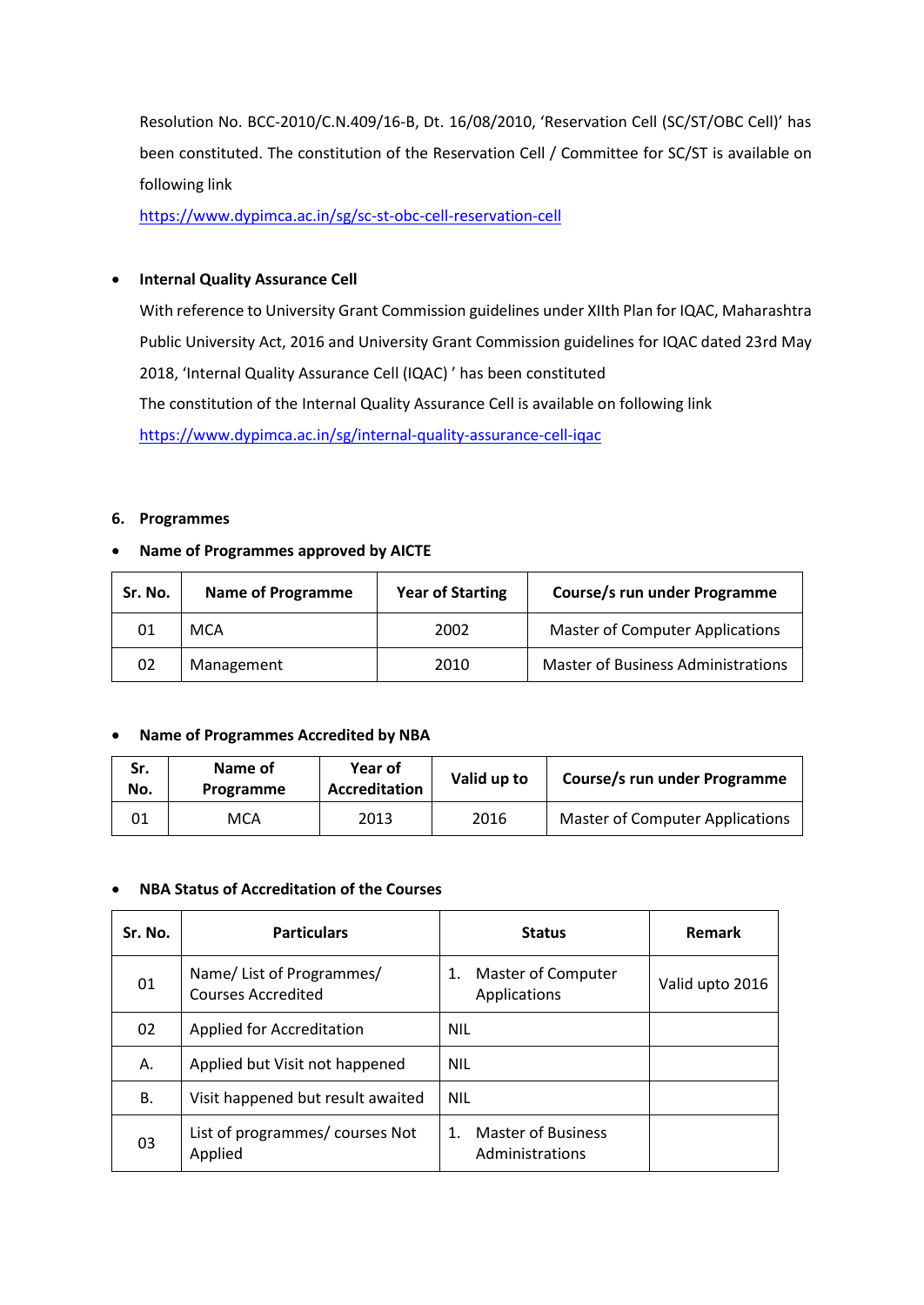#### **NAAC Status of Accreditation of the Courses**

| Sr. No. | <b>Particulars</b>                             | <b>Status</b>                                                                                                                   | Remark          |
|---------|------------------------------------------------|---------------------------------------------------------------------------------------------------------------------------------|-----------------|
| 01      | Name/List of Programmes/<br>Courses Accredited | 1. Master of Computer<br>Applications<br><b>Master of Business</b><br>2.<br>Administrations<br><b>Accredited With 'A' Grade</b> | Valid upto 2024 |
| 02      | Applied for Accreditation                      | NA.                                                                                                                             |                 |
| Α.      | Applied but Visit not happened                 | <b>NA</b>                                                                                                                       |                 |
| В.      | Visit happened but result awaited              | <b>NA</b>                                                                                                                       |                 |
| 03      | List of programmes/ courses Not<br>Applied     | NA.                                                                                                                             |                 |

#### **For each Programme the following details are to be given (Preferably in Tabular form):**

| Sr.<br>No. | <b>Particulars / Year</b>                                                                    | 2021-22         | 2020-21                                | 2019-20         | 2021-22                                   | 2020-21         | 2019-20         |  |
|------------|----------------------------------------------------------------------------------------------|-----------------|----------------------------------------|-----------------|-------------------------------------------|-----------------|-----------------|--|
| 01         | Name of Course                                                                               |                 | <b>Master of Computer Applications</b> |                 | <b>Master of Business Administrations</b> |                 |                 |  |
| 02         | No. of Seats/Intake                                                                          | 180             | 120                                    | 120             | 120                                       | 60              | 60              |  |
| 03         | Duration of the<br>Course                                                                    | 2 Years         | 2 Years                                | 3 Years         | 2 Years                                   | 2 Years         | 2 Years         |  |
| 04         | Cut off marks/ rank<br>of admission                                                          | 79.84<br>(OPEN) | 36.00<br>(OPEN)                        | 14.00<br>(OPEN) | 72.00<br>(OPEN)                           | 54.00<br>(OPEN) | 52.00<br>(OPEN) |  |
| 05         | Fee (as approved by<br>State Government)                                                     | $97,000/-$      | $91,000/-$                             | $1,08,000/-$    | 84,000/-                                  | $93,000/-$      | $1,03,000/-$    |  |
| 06         | <b>Placement Facilities</b>                                                                  | Available       | Available                              | Available       | Available                                 | Available       | Available       |  |
| 07         | Campus placement in last three years with minimum salary , maximum salary and average salary |                 |                                        |                 |                                           |                 |                 |  |
| A          | minimum salary                                                                               | In Process      | 2.00 Lakh                              | 1.80 Lakh       | In Process                                | 3.00 Lakh       | 1.80 Lakh       |  |
| B          | maximum salary                                                                               | In Process      | 10.00 Lakh                             | 10.00 Lakh      | In Process                                | 9.00 Lakh       | 6.50 Lakh       |  |
| C          | average salary                                                                               | In Process      | 2.50 lakh                              | 2.40 Lakh       | In Process                                | 5.00 Lakh       | 3.20 Lakh       |  |

 **Name and duration of Programme(s)having Twinning and Collaboration with Foreign University(s) and being run in the same Campus along with status of their AICTE approval. If there is Foreign Collaboration, give the following details:**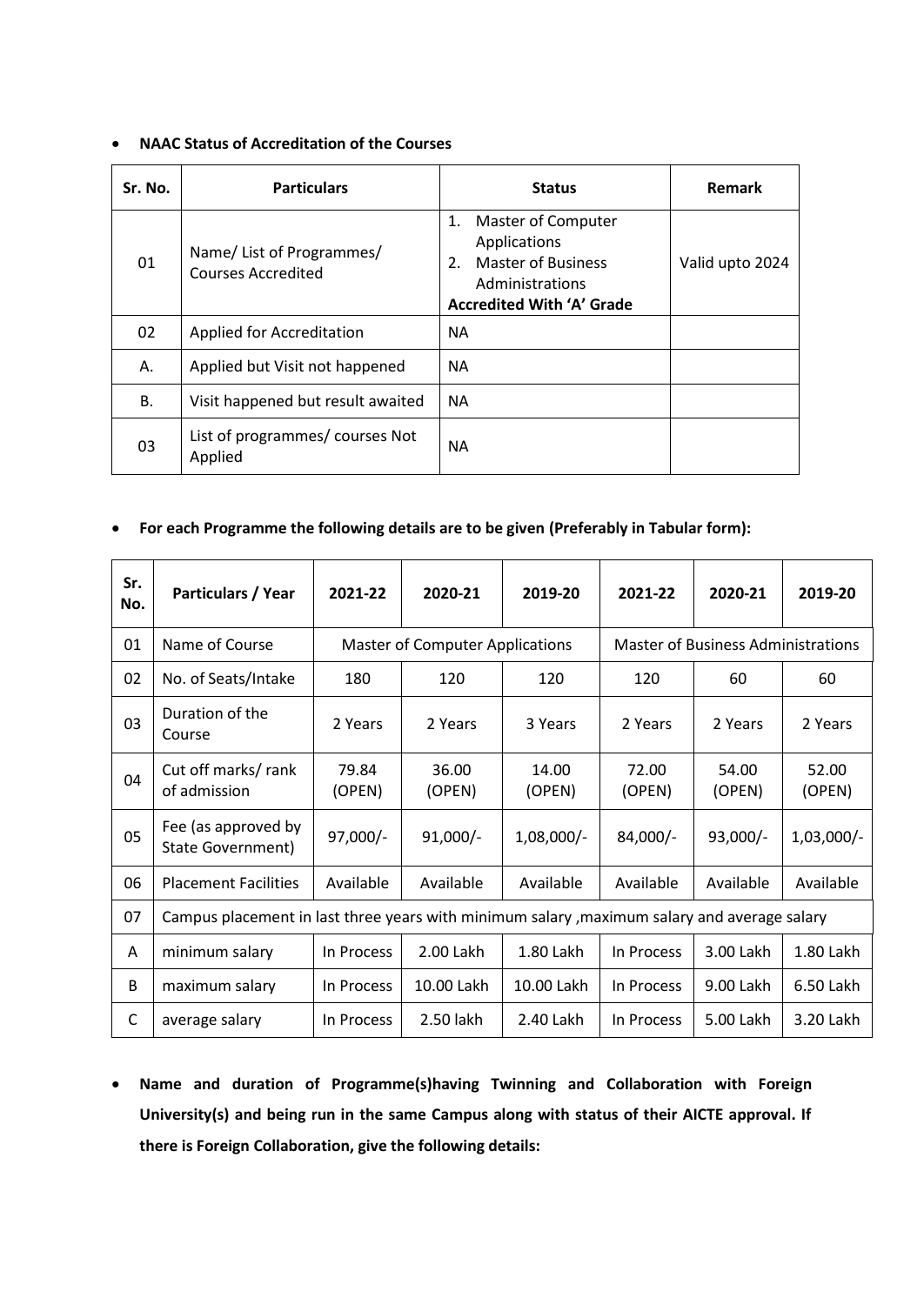#### **NOT APPLICABLE**

**7. Faculty**

### **Course/Branch wise list Faculty members (Academic Year 2021-22) :**

The Course wise faculty list is available on following link

MCA [: https://www.dypimca.ac.in/courses/mca-course/teaching-staff](https://www.dypimca.ac.in/courses/mca-course/teaching-staff)

### MCA [: https://www.dypimca.ac.in/courses/mba-course/faculty-staff](https://www.dypimca.ac.in/courses/mba-course/faculty-staff)

| Course                                       | <b>Adhoc</b><br>Permanent<br><b>Faculty</b><br><b>Faculty</b> |    | Adjunct<br><b>Faculty</b> | Vesting /<br><b>Guest</b><br><b>Faculty</b> | <b>Permanent faculty:</b><br><b>Students Ratio</b> |
|----------------------------------------------|---------------------------------------------------------------|----|---------------------------|---------------------------------------------|----------------------------------------------------|
| Master of Computer<br>Applications           | 12                                                            | 06 | <b>NIL</b>                | <b>NIL</b>                                  | 01:25.00                                           |
| <b>Master of Business</b><br>Administrations | 02                                                            | 10 | <b>NIL</b>                | 02                                          | 01:22.16                                           |

### **Number of Faculty employed and left during the last three years :**

| Course                                       |         | <b>No. of Faculty Newly</b><br>Appointed |         | No. of Faculty Left during the | <b>Remark</b> |         |  |
|----------------------------------------------|---------|------------------------------------------|---------|--------------------------------|---------------|---------|--|
|                                              | 2020-21 | 2019-20                                  | 2018-19 | 2020-21                        | 2019-20       | 2018-19 |  |
| Master of Computer<br>Applications           | 02      | 00                                       | 02      | 03                             | 02            | 00      |  |
| <b>Master of Business</b><br>Administrations | 03      | 00                                       | 04      | 01                             | 00            | 01      |  |

### **8. Profile of Vice Chancellor/ Director/ Principal/Faculty**

### **For each Faculty give a page covering with Passport size photograph**

Individual faculty profiles as per norm are updated. The Course wise faculty Profiles are available on following link

MCA [: https://www.dypimca.ac.in/courses/mca-course/teaching-staff](https://www.dypimca.ac.in/courses/mca-course/teaching-staff)

MCA [: https://www.dypimca.ac.in/courses/mba-course/faculty-staff](https://www.dypimca.ac.in/courses/mba-course/faculty-staff)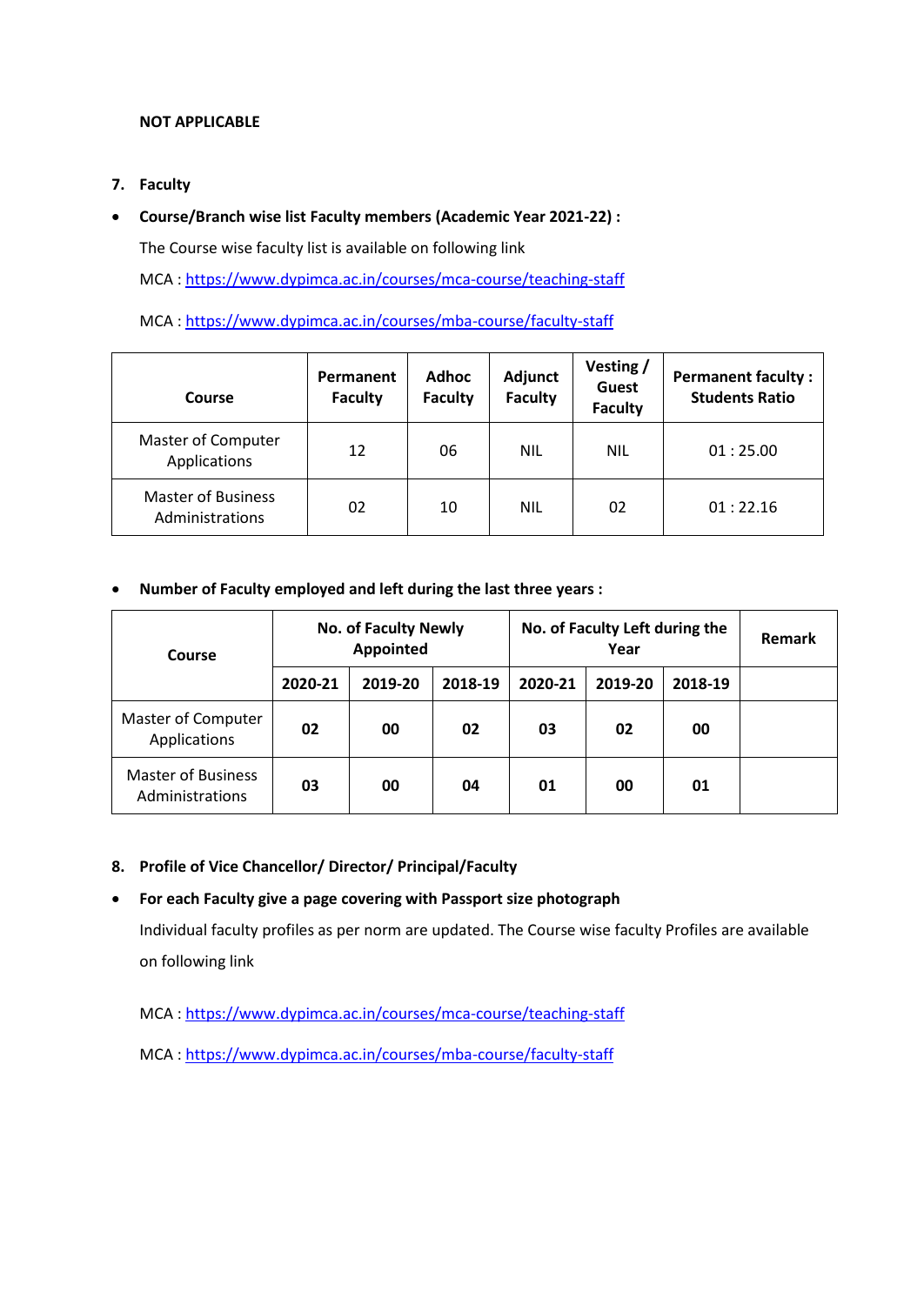# **9. Fee**

| Details of fee, as approved by State fee<br>Committee, for the Institution | MCA: 97,000/- & MBA: 84,000/-                      |
|----------------------------------------------------------------------------|----------------------------------------------------|
| Time schedule for payment of fee for the<br>entire Programme               | Annual                                             |
| No. of Fee waivers granted with amount<br>and name of students             | 01<br>Pushkar Premchand Patil, MBA-II              |
| No. of scholarship offered by the institute,<br>duration and amount        | <b>NIL</b>                                         |
| Criteria for fee waivers/ scholarship                                      | For needy and poor students who are<br>meritorious |
| <b>Estimated cost of Boarding and Lodging in</b><br><b>Hostels</b>         | 50,000/- (Approximately)                           |
| Any other fee please specify                                               | NIL                                                |

#### **10. Admission**

# **Number of seats sanctioned with the year of approval**

| Sr. | Programme  | Course / Year                             | <b>No. of Seats Sanctioned</b> |         |         |  |
|-----|------------|-------------------------------------------|--------------------------------|---------|---------|--|
| No. |            |                                           | 2021-22                        | 2020-21 | 2019-20 |  |
|     | <b>MCA</b> | <b>Master of Computer Applications</b>    | 180                            | 120     | 120     |  |
|     | Management | <b>Master of Business Administrations</b> | 120                            | 120     | 60      |  |

# **Number of Students admitted under various categories each year in the last three years**

| Sr. | Course                            | Academic<br>Year |             | <b>Category Wise admitted students</b> |           |             |            |            |            |             |                |              |
|-----|-----------------------------------|------------------|-------------|----------------------------------------|-----------|-------------|------------|------------|------------|-------------|----------------|--------------|
| No. |                                   |                  | <b>OPEN</b> | SC                                     | <b>ST</b> | <b>VJNT</b> | <b>OBC</b> | <b>SBC</b> | <b>EWS</b> | <b>TFWS</b> | <b>J&amp;K</b> | <b>Total</b> |
|     | Master of                         | 2021-22          | 99          | 14                                     | 05        | 19          | 41         | 02         | 17         | 08          | 00             | 205          |
| 01  | Computer<br>Applications          | 2020-21          | 56          | 14                                     | 00        | 13          | 35         | 02         | 11         | 06          | 00             | 137          |
|     |                                   | 2019-20          | 66          | 09                                     | 01        | 08          | 32         | 01         | 00         | 00          | 00             | 117          |
|     | Master of                         | 2021-22          | 61          | 11                                     | 04        | 08          | 36         | 00         | 10         | 03          | 00             | 133          |
| 02  | <b>Business</b><br>Administration | 2020-21          | 56          | 21                                     | 01        | 13          | 28         | 01         | 08         | 06          | 00             | 134          |
|     |                                   | 2019-20          | 34          | 10                                     | 00        | 04          | 10         | 02         | 00         | 00          | 01             | 61           |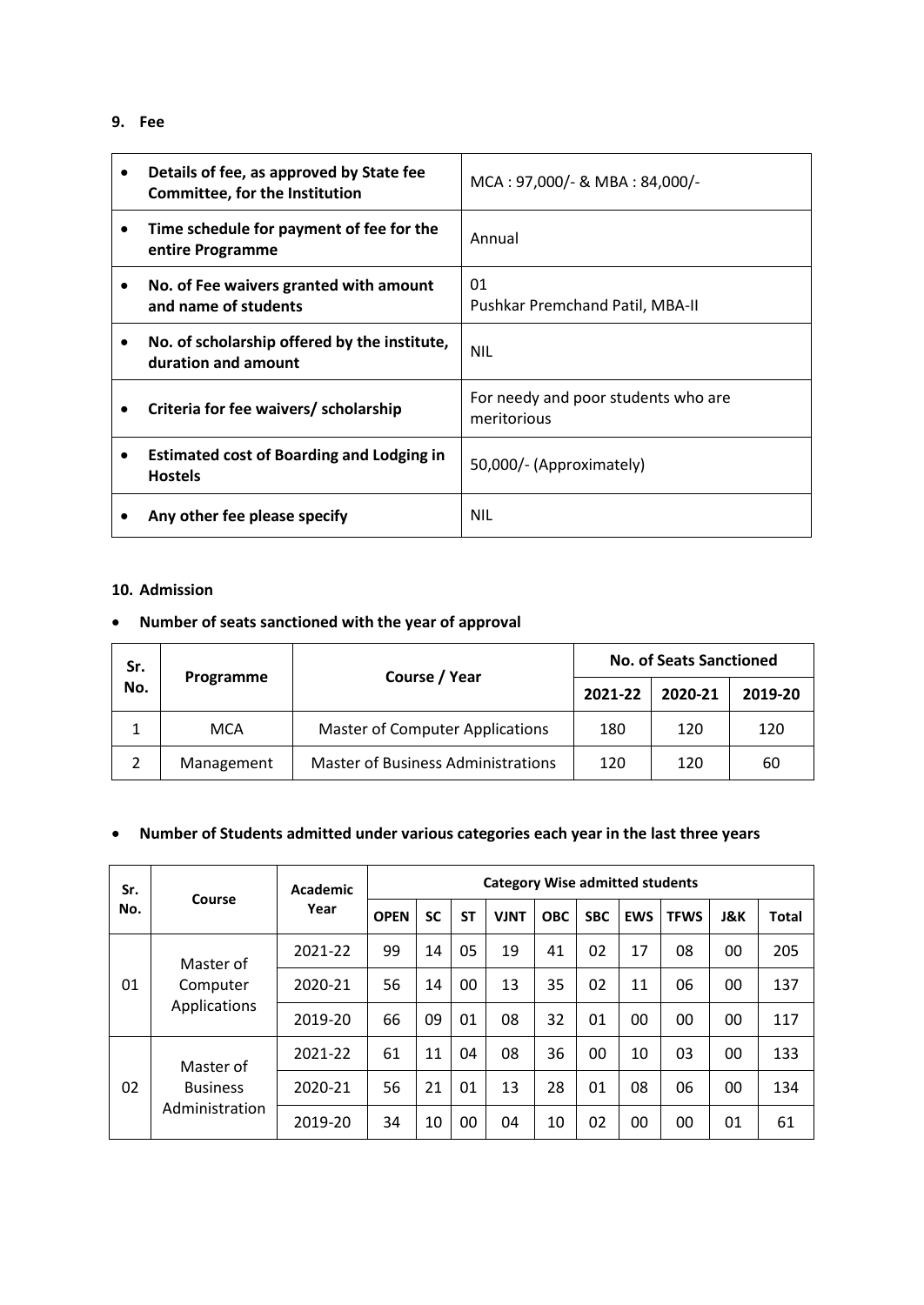#### **Number of applications received during last two years for admission under Management Quota and number admitted**

| Sr.<br>No. | Course                                         |                         |         | <b>Admission Details for Institute</b><br><b>Level Quota</b> |                           | <b>Admission Details for Against CAP</b><br><b>Vacant Seats</b> |                                          |                           |  |
|------------|------------------------------------------------|-------------------------|---------|--------------------------------------------------------------|---------------------------|-----------------------------------------------------------------|------------------------------------------|---------------------------|--|
|            |                                                | <b>Academic</b><br>Year | Vacancy | No. of<br><b>Application</b><br><b>Received</b>              | No. of<br><b>Admitted</b> | Vacancy                                                         | No. of<br>Application<br><b>Received</b> | No. of<br><b>Admitted</b> |  |
|            | Master of<br>Computer<br>Applications          | 2021-22                 | 36      | 48                                                           | 36                        | 23                                                              | 53                                       | 23                        |  |
| 01         |                                                | 2020-21                 | 12      | 34                                                           | 12                        | 22                                                              | 34                                       | 12                        |  |
|            | Master of<br><b>Business</b><br>Administration | 2021-22                 | 24      | 48                                                           | 24                        | 30                                                              | 53                                       | 30                        |  |
| 02         |                                                | 2020-21                 | 24      | 43                                                           | 24                        | 19                                                              | 43                                       | 19                        |  |

### **11. Admission Procedure**

 **Mention the admission test being followed, name and address of the Test Agency/State Admission Authorities and its URL (website)**

| Sr.<br>No. | Course                                         | <b>Admission</b><br>Test | <b>Conducting Authority</b><br>with Address | <b>URL / Website</b>         |
|------------|------------------------------------------------|--------------------------|---------------------------------------------|------------------------------|
| 01         | Master of<br>Computer<br>Applications          | MAH-MCA-<br><b>CET</b>   | CET Cell, Maharashtra<br>State, Mumbai      | https://mca2021.mahacet.org/ |
|            |                                                | MAH-MBA/<br>MMS-CET      | CET Cell, Maharashtra<br>State, Mumbai      | https://mba2021.mahacet.org/ |
| 02         | Master of<br><b>Business</b><br>Administration | <b>CMAT</b>              | <b>National Testing Agency</b>              | https://cmat.nta.nic.in/     |
|            |                                                | <b>CAT</b>               | Indian<br>Institute of Management           | https://iimcat.ac.in/        |

 **Number of seats allotted to different Test Qualified candidate separately (AIEEE/ CET (State conducted test/ University tests/ CMAT/ GPAT)/ Association conducted test etc.)**

| Sr.<br>No. | Course                                |                                 |                              |                                  |                              |                                    |                                                         |                                             |
|------------|---------------------------------------|---------------------------------|------------------------------|----------------------------------|------------------------------|------------------------------------|---------------------------------------------------------|---------------------------------------------|
|            |                                       | <b>Admission</b><br><b>Test</b> | All<br>India<br><b>Seats</b> | Mahara-<br>shtra<br><b>Seats</b> | EWS/<br><b>TFWS</b><br>Quota | Institute<br>Level<br><b>Seats</b> | <b>Against</b><br><b>CAP</b><br>Vacancy<br><b>Seats</b> | <b>Total No.</b><br>οf<br><b>Admissions</b> |
| 01         | Master of<br>Computer<br>Applications | MAH-MCA-<br><b>CET</b>          | 18                           | 103                              | 25                           | 36                                 | 23                                                      | 205                                         |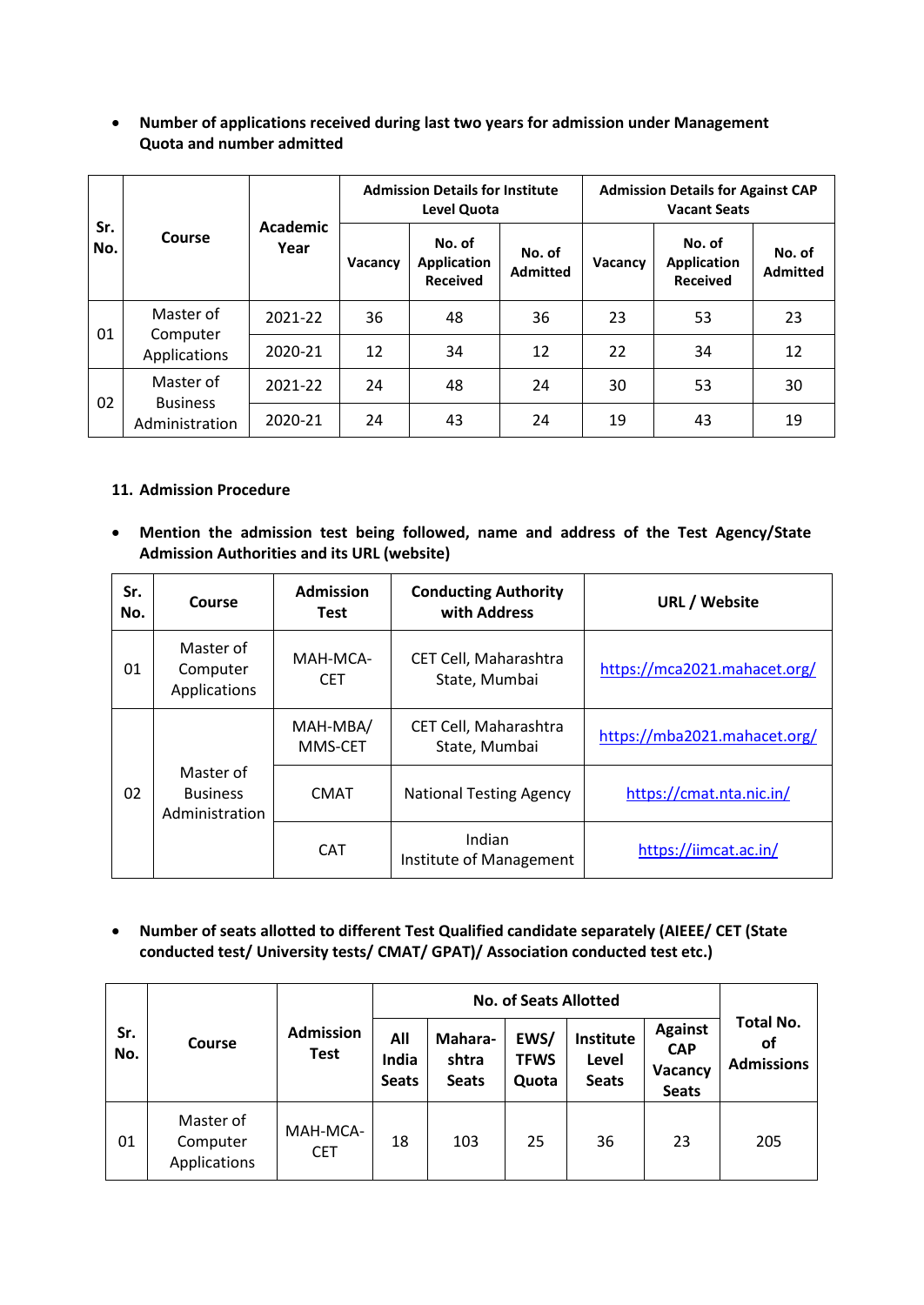| 02 | Master of<br><b>Business</b><br>Administration | MAH-MBA<br>MMS-CET | 14 | 52 | 13 | 22 | 27 | 128 |
|----|------------------------------------------------|--------------------|----|----|----|----|----|-----|
|    |                                                | <b>CMAT</b>        | 00 | 00 | 00 | 02 | 01 | 03  |
|    |                                                | <b>CAT</b>         | 00 | 00 | 00 | 00 | 02 | 02  |

#### **Calendar for admission against Management/vacant seats:**

As per the guidelines of Competent Authorities of State Government the detailed schedule for the admission process had published on Institute website and all the activities was carried out as per the published schedule.

The Course wise details schedule for admission against Institute Level Seats / Vacant Seats is available on following link

<https://www.dypimca.ac.in/admissions/admission-process>

### **The policy of refund of the Fee, in case of withdrawal, shall be clearly notified**

The policy of refund of the Fees and Cancellation of Admission is adopted as per the norms issued by Competent Authority/ies of State Government of Maharashtra which is prescribed as under;

### **Cancellation of Admission and Refund of fees, return of documents by Institutions. -**

- (a) The Candidate shall apply online for cancellation and submit duly signed copy of system generated application for cancellation of admission to the institution. Once the candidate submits online request for cancellation, his/her admission shall be treated as cancelled. The Institute shall consider the online request made by Candidate for cancellation as final irrespective of whether he/she has submitted duly signed copy of system generated application to the Institute. Upon such cancellation, the candidate shall lose the claim on the seat and such seat shall become available for further allotment. The candidate shall then become entitled to and the Institute shall refund the entire fees to the candidate after deduction of Rs.1000/- towards processing charges and return all his/her original documents submitted to the Institute within two days from submission of duly signed copy of system generated application to the Institute;
- (b) Notwithstanding clause (a) above, candidate shall not be entitled to any refund of his/her fee except the Security Deposit and Caution Money Deposit if the online cancellation is effected by the candidate after 5.00 pm of the cut-off date prescribed by the Competent Authority;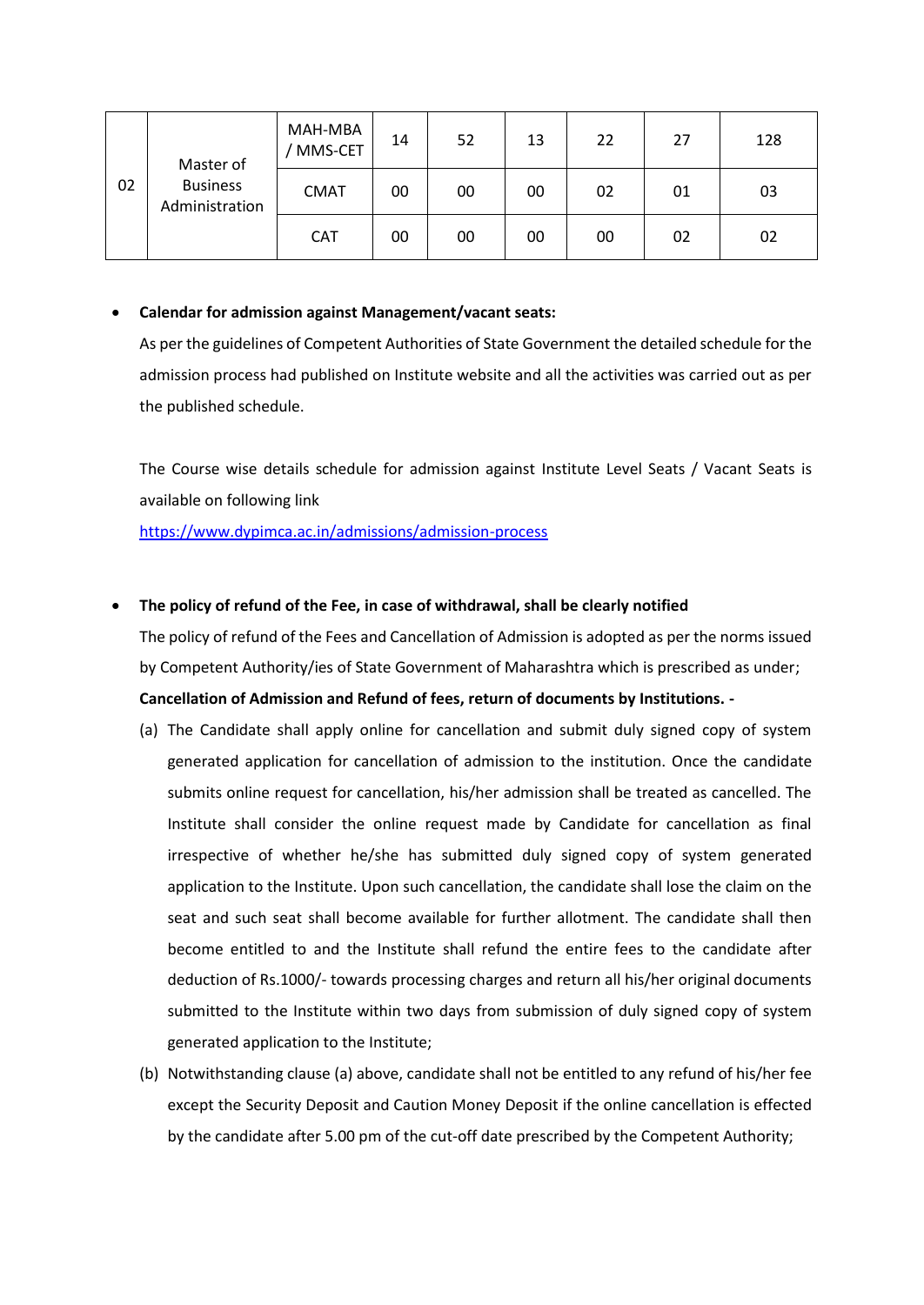- (c) No institution, who has in its possession or custody, of any document in the form of certificates of degree, diploma or any other award or other document deposited with it by a person for the purpose of seeking admission in such institution, shall refuse to return such degree, certificate award or other document with a view to induce or compel such person to pay any fee or fees in respect of any course or program of study which such person does not intend to pursue or avail any facility in such institution.
- (d) The institution shall not entitle to recover the fees for the subsequent years from the student seeking cancellation of his admission at any point of time.

#### **12. Criteria and Weightages for Admission**

 **Describe each criterion with its respective weightages i.e. Admission Test, marks in qualifying examination etc.**

Admission Test (Entrance Exam/CET) : 100%

**Mention the minimum Level of acceptance, if any**

Non-Zero Score in Admission Test (Entrance Exam/CET)

| Sr. | Course                   | <b>Academic</b><br>Year | <b>Cut-Off Marks</b> |           |                          |             |            |            |             |            |  |
|-----|--------------------------|-------------------------|----------------------|-----------|--------------------------|-------------|------------|------------|-------------|------------|--|
| No. |                          |                         | <b>OPEN</b>          | <b>SC</b> | <b>ST</b>                | <b>VJNT</b> | <b>OBC</b> | <b>SBC</b> | <b>TFWS</b> | <b>EWS</b> |  |
| 01  | Master of                | 2021-22                 | 79.84                | 59.16     | 40.11                    | 50.60       | 74.73      | 79.07      | 91.01       | 82.11      |  |
|     | Computer<br>Applications | 2020-21                 | 36.00                | 20.50     | $\overline{\phantom{a}}$ | 15.00       | 24.75      | 40.00      | 50.00       | 33.00      |  |
|     |                          | 2019-20                 | 10.00                | 15.00     | 35.00                    | 5.00        | 01.00      | 35.00      |             |            |  |
|     | Master of                | 2021-22                 | 72.00                | 69.00     | 44.00                    | 63.00       | 65.00      | $---$      | 85.00       | 68.00      |  |
| 02  | <b>Business</b>          | 2020-21                 | 54.00                | 52.00     | 41.00                    | 41.00       | 51.00      | 64.00      | 67.00       | 40.00      |  |
|     | Administration           | 2019-20                 | 52.00                | 43.00     | $---$                    | 49.00       | 45.00      | 46.00      |             |            |  |

 **Mention the cut-off Levels of percentage and percentile score of the candidates in the admission test for the last three years**

#### **Display marks scored in Test etc. and in aggregate for all candidates who were admitted**

| Sr.<br>No.     |            |                                           | <b>Aggregate Marks in CET</b> |         |         |  |
|----------------|------------|-------------------------------------------|-------------------------------|---------|---------|--|
|                | Programme  | Course / Year                             | 2021-22                       | 2020-21 | 2019-20 |  |
| 1              | <b>MCA</b> | <b>Master of Computer Applications</b>    | 69.17                         | 36.95   | 38.77   |  |
| $\overline{2}$ | Management | <b>Master of Business Administrations</b> | 60.43                         | 49.40   | 50.59   |  |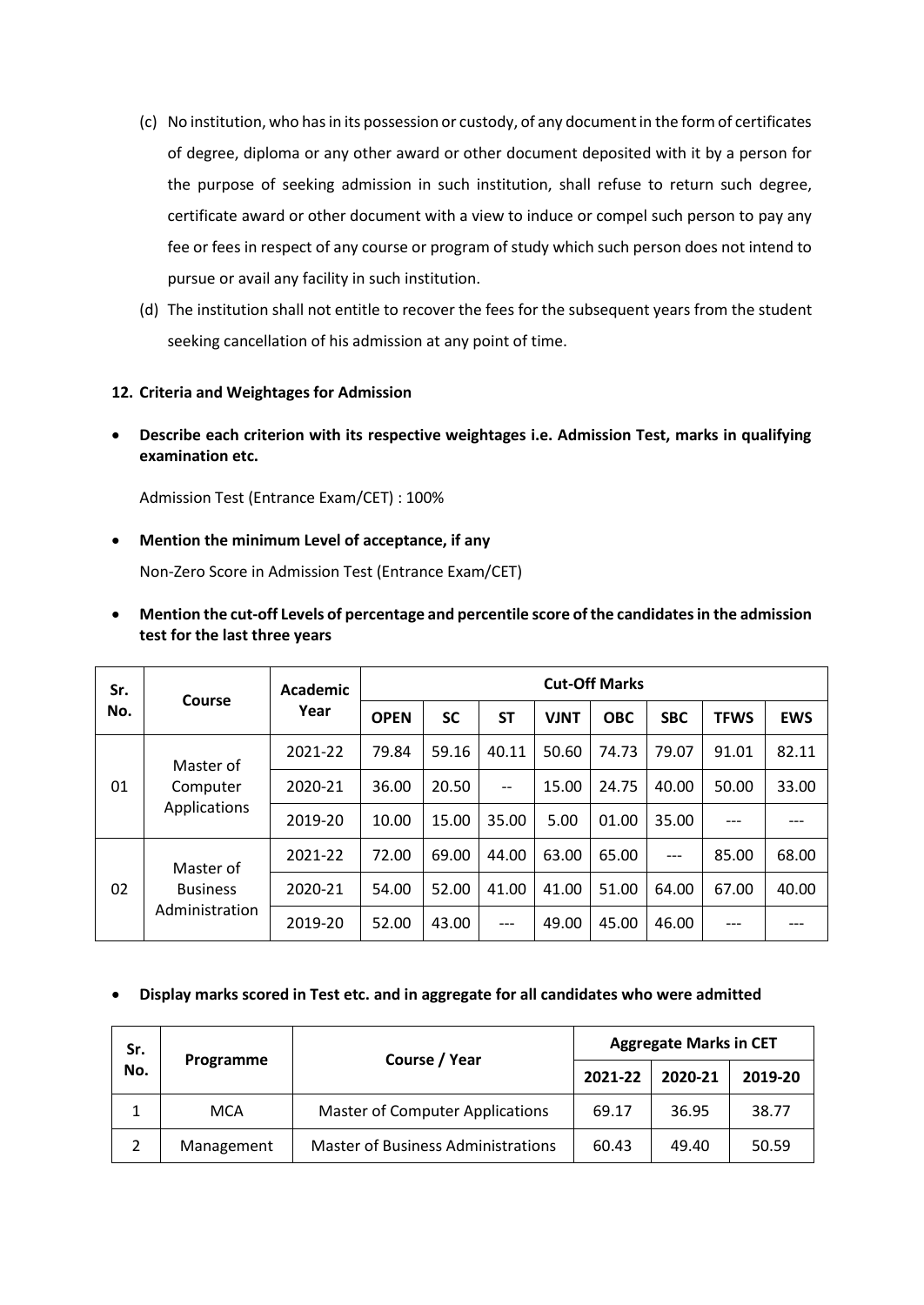**13. List of Applicants**

 **List of candidate whose applications have been received along with percentile/percentage score for each of the qualifying examination in separate categories for open seats. List of candidate who have applied along with percentage and percentile score for Management quota seats (merit wise)**

The course wise Merit List for admission against Institute Level Seats and Vacant Seats is available on following link

<https://www.dypimca.ac.in/admissions/admission-process>

### **14. Results of Admission Under Management seats/Vacant seats**

 **Composition of selection team for admission under Management Quota with the brief profile of members (This information be made available in the public domain after the admission process is over)**

Course wise Composition of Admission Committee for admission under Management Quota with the brief profile of members

| Sr.<br>No. | <b>Master of Computer Applications</b> | <b>Master of Business Administrations</b> |
|------------|----------------------------------------|-------------------------------------------|
| 01         | Dr. Kavita Y. Surywanashi              | Dr. Shalaka S. Parker                     |
| 02         | Mr. Rahul Chaudhari                    | Dr. Ashutosh Zunjur                       |
| 03         | Ms. Sarika Choudhari                   | Mr. Praveen P.                            |
| 04         | Mr. Sachin Bhosale                     | Mr. Sachin Bhosale                        |

#### **Score of the individual candidate admitted arranged in order or merit**

The course wise Final Merit List with CET Score details for admission against Institute Level Seats and Vacant Seats is available on following link

<https://www.dypimca.ac.in/admissions/admission-process>

### **List of candidate who have been offered admission**

The course wise Allotment List with Seat Type for admission against Institute Level Seats and Vacant Seats is available on following link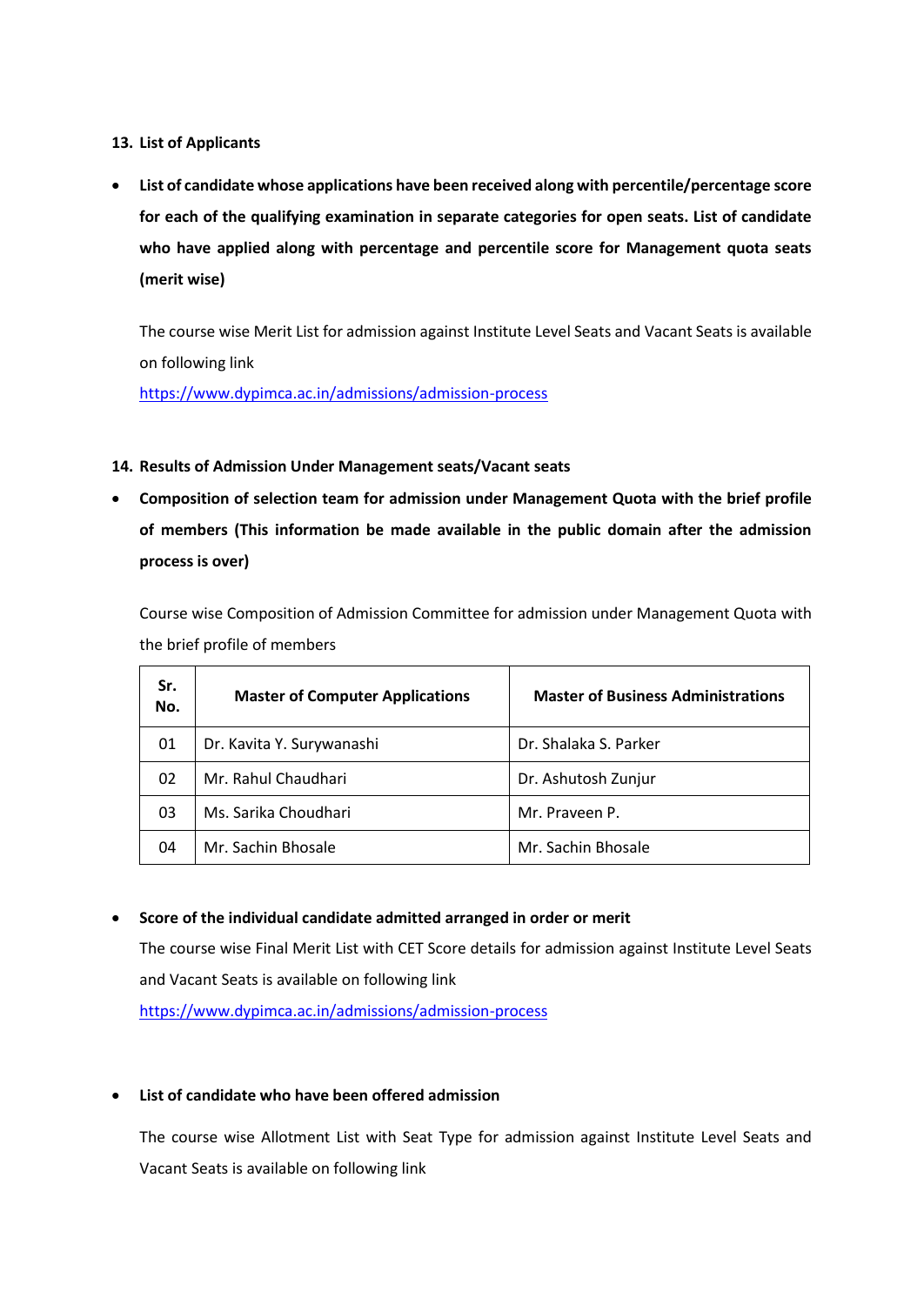#### <https://www.dypimca.ac.in/admissions/admission-process>

 **Waiting list of the candidate in order of merit to be operative from the last date of joining of the first list candidate**

The course wise Allotment List with waiting list of candidates for admission against Institute Level Seats and Vacant Seats is available on following link

<https://www.dypimca.ac.in/admissions/admission-process>

 **List of the candidate who joined within the date, vacancy position in each category before operation of waiting list**

The course wise Vacancy Position and List Admitted Candidates against Institute Level Seats and Vacant Seats is available on following link

<https://www.dypimca.ac.in/admissions/admission-process>

| Sr. No. | Infrastructure / Other Resources | No. of Rooms   | <b>Total Area</b><br>(Sq.mts.) | <b>Remark</b> |
|---------|----------------------------------|----------------|--------------------------------|---------------|
| 01      | Class Rooms                      | 10             | 880.00                         |               |
| 02      | Tutorial rooms                   | 03             | 106.00                         |               |
| 03      | Laboratories                     | 04             | 264.00                         |               |
| 04      | <b>Drawing Halls</b>             | Not Applicable | Not Applicable                 |               |
| 05      | <b>Computer Centre</b>           | 01             | 211.00                         |               |
| 06      | Exam. Control Room               | 01             | 30.00                          |               |
| 07      | Library & Reading Hall           | 01             | 242.00                         |               |

#### **15. Information of Infrastructure and Other Resources Available**

#### **Online examination facility (Number of Nodes, Internet bandwidth, etc.)**

| Sr. No. | Infrastructure / Other Resources | Qty. / Details | Remark |
|---------|----------------------------------|----------------|--------|
| 01      | Number of Nodes                  | 120            |        |
| 02      | Internet Bandwidth               | 100 Mbps       |        |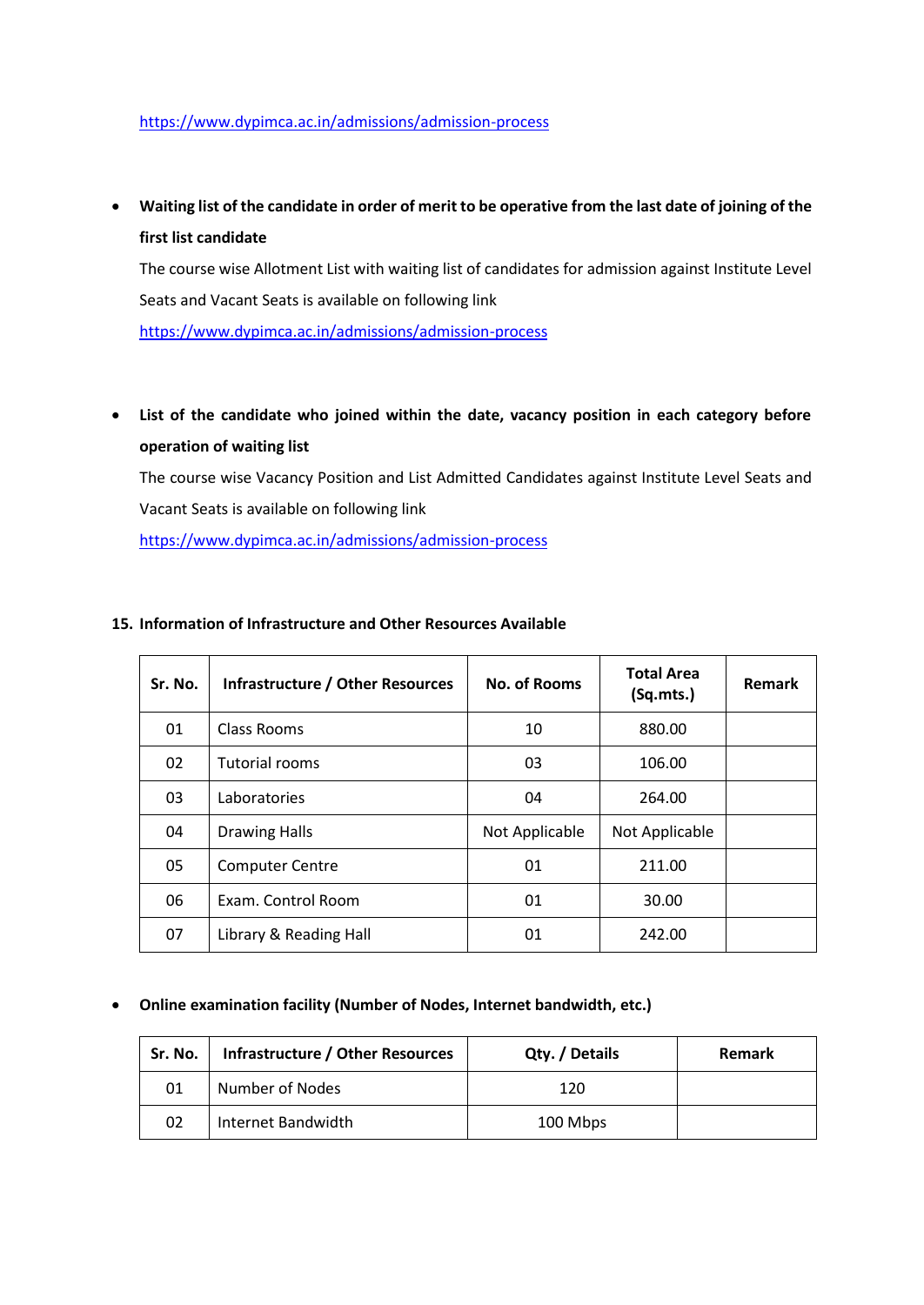#### **Barrier Free Built Environment for disabled and elderly persons**

Barrier Free Environment in the Institute is one which enables people with disabilities to move about safely and freely and to use the facilities within the built environment. The goal of barrier free design is to provide an environment that supports the independent functioning of individuals so that they can get to, and participate without assistance, in everyday activities such as procurement of goods and services, community living, employment, and leisure. The fundamental principles have been followed in developing standards / norms for various facilities to meet disabled people's standards for safety, convenience and usability.

The Required Barrier Free Built Environment for disabled and elderly persons is available with Institute the details of the same is available on following link

#### **Occupancy Certificate**

The Occupancy Certificate is obtained from competent authority and implies that the Institute has proper civic infrastructures like water, sanitation and electricity. The same is available on following link:

[www.dypimca.ac.in/gc/21](http://www.dypimca.ac.in/gc/21)

#### **Fire and Safety Certificate**

The fire prevention and fire safety measures are a crucial part of the Institute's design and includes regular maintenance and testing. Flammable materials, electrical lines and appliances, heaters and stoves are secured. Exit routes are clear for facilitating safe evacuation in case of fire. Detection and alarm systems are working and fire extinguishers are regularly refilled.

The Fire and Safety Certificate is obtained from the fire audit team and the same is available on following link:

[www.dypimca.ac.in/gc/21](http://www.dypimca.ac.in/gc/21)

#### **Hostel Facilities**

Available

#### **Library**

| Sr.<br>No. | <b>Particulars</b>       | <b>Course</b> |            | <b>Total</b> | Remark |  |
|------------|--------------------------|---------------|------------|--------------|--------|--|
|            |                          | <b>MCA</b>    | <b>MBA</b> |              |        |  |
|            | Number of Books (Volume) | 11771         | 4897       | 16668        |        |  |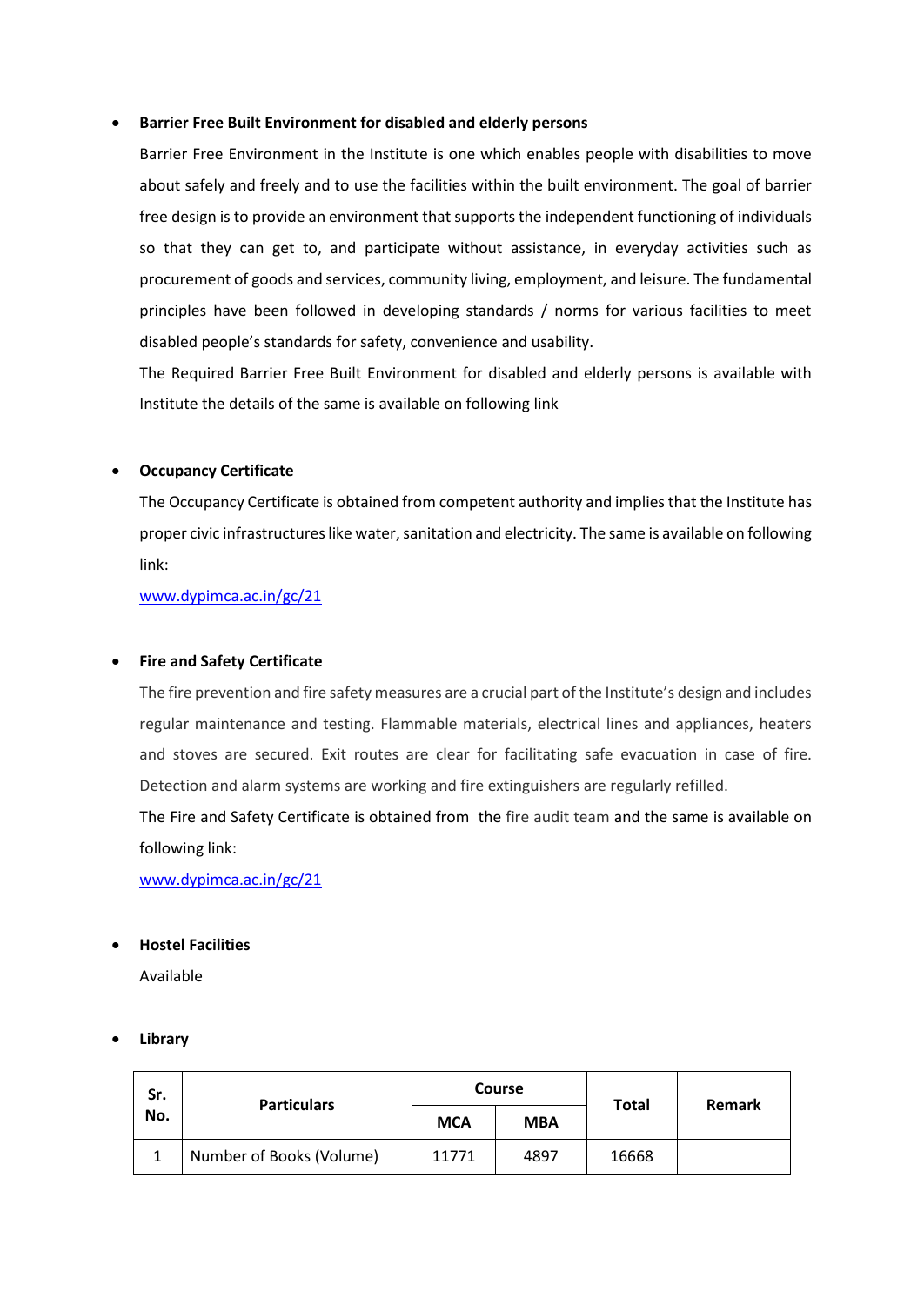| 2 | Number of Books (Titles)                               | 3452                                                                                                    | 1486        | 5028           |  |
|---|--------------------------------------------------------|---------------------------------------------------------------------------------------------------------|-------------|----------------|--|
| 3 | Number of E-Books (Titles)                             | 2277                                                                                                    | 2448        | 4725           |  |
| 4 | No. of National Journals                               | 6                                                                                                       | 6           | 12             |  |
| 5 | No. of International Journals                          | 6                                                                                                       | 6           | 12             |  |
| 6 | Online Journal subscribed<br>package                   | <b>DELNET</b>                                                                                           | <b>IFFF</b> | 02<br>Packages |  |
| 7 | National Digital Library (NDL)<br>subscription details | Registered with National Digital Library of India vide<br>Reg, No. INMHC4ATDBUZE, Dated 31st March 2021 |             |                |  |

#### **Laboratory and Workshop**

The Institute has four fully equipped Computer Labs with a seating capacity of 30 in each. In addition to this there is an Experimental Setup of Laboratory consisting of Oracle, Android, Mobile Computing, C, Java and Visual Studio. The major Equipment is the Labs include Dell Optiplex 390, UPS 20 KVA, A/C 02 (2 Tone each) etc.

| Sr. No. | <b>Particulars</b>                                                               | Available                                                |
|---------|----------------------------------------------------------------------------------|----------------------------------------------------------|
| 01      | Number and Configuration of Systems                                              | 197, i5, 8 GB RAM, 1 TB HDD                              |
| 02      | Total number of systems connected by<br>LAN / WAN                                | 197                                                      |
| 03      | Internet bandwidth                                                               | 100 MBPS                                                 |
| 04      | Major software packages available                                                | Microsoft, Quick Head Antivirus,<br>Open Source Software |
| 05      | Special purpose facilities available                                             | Zoom, MS Teams etc.                                      |
| 06      | Facilities for conduct of classes/courses in<br>online mode (Theory & Practical) | Moodle, ERP, IIT Mumbai Virtual Labs<br>etc.             |
| 07      | <b>Innovation Cell</b>                                                           | Constituted as per Affiliating<br>University guidelines  |
| 08      | Social Media Cell                                                                | Constituted                                              |

#### **Computing Facilities**

 **Compliance of the National Academic Depository (NAD), applicable to PGCM/ PGDM Institutions and University Departments** NOT APPLICABLE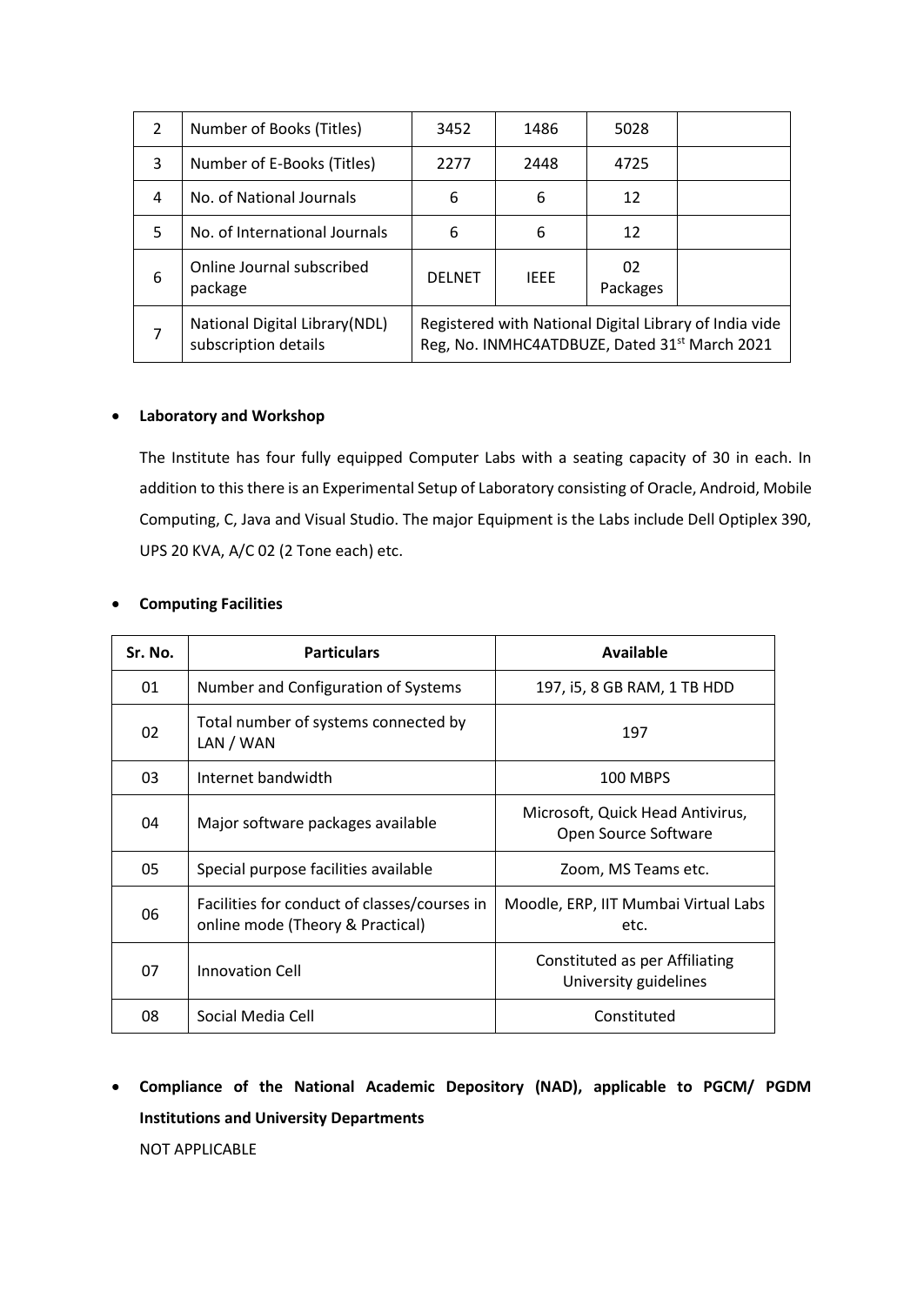#### **List of facilities available**

#### **Games and Sports Facilities**

The Institute has adequate facilities for outdoor games such as Cricket, Basketball, Volleyball, Football and other activities. Students are provided with the necessary sports equipment. The Sports ground is maintained regularly, especially during the execution of the annual events. The space for Indoor games such as Chess, Table Tennis, and Carom etc. is available for students. Students are encouraged to participate in inter collegiate and University level sports events. The girls' hostel has a well-equipped gymnasium for the inmates. Open space is available at different locations for promotion of Yoga and meditation events. Annual Sports events titled "UMANG – Techno-Sports" are organized to enhance the physical and psychological strength of the students. Sports help in building the values of leadership and team spirit among the students. Large numbers of students participate in annual sports events and the major use of sports facilities is on weekends, holidays and during inter-collegiate events.

#### **Extra-Curricular Activities**

The Institute believes in the all-round development of its students and has access to the stateof-the- art infrastructure, which encourages students to participate in varied Extra-Curricular activities. It constantly encourages them to take part in extra-curricular activities and thus extend a platform to showcase their dormant talent and cultivate leadership qualities and team spirit in them.

#### **Soft Skill Development Facilities**

We prepare our students to join the industry as leaders, entrepreneurs and all-round professionals. The importance of having good communications skills and soft-skills are unparalleled in one's professional life. Hence, we make sure that our students are wellequipped with the essential communication skills and soft-skills when they join the industry.

#### **Training Module:**

We have been focusing on getting our students ready for placements and their professional lives by training them in topics like business etiquette, soft-skills, essential language skills, email and telephone etiquette, etc. We also conducted a training programme in communication skills to specifically build students' confidence for their group discussions and personal interviews. We performed a diagnostic test by interviewing the students individually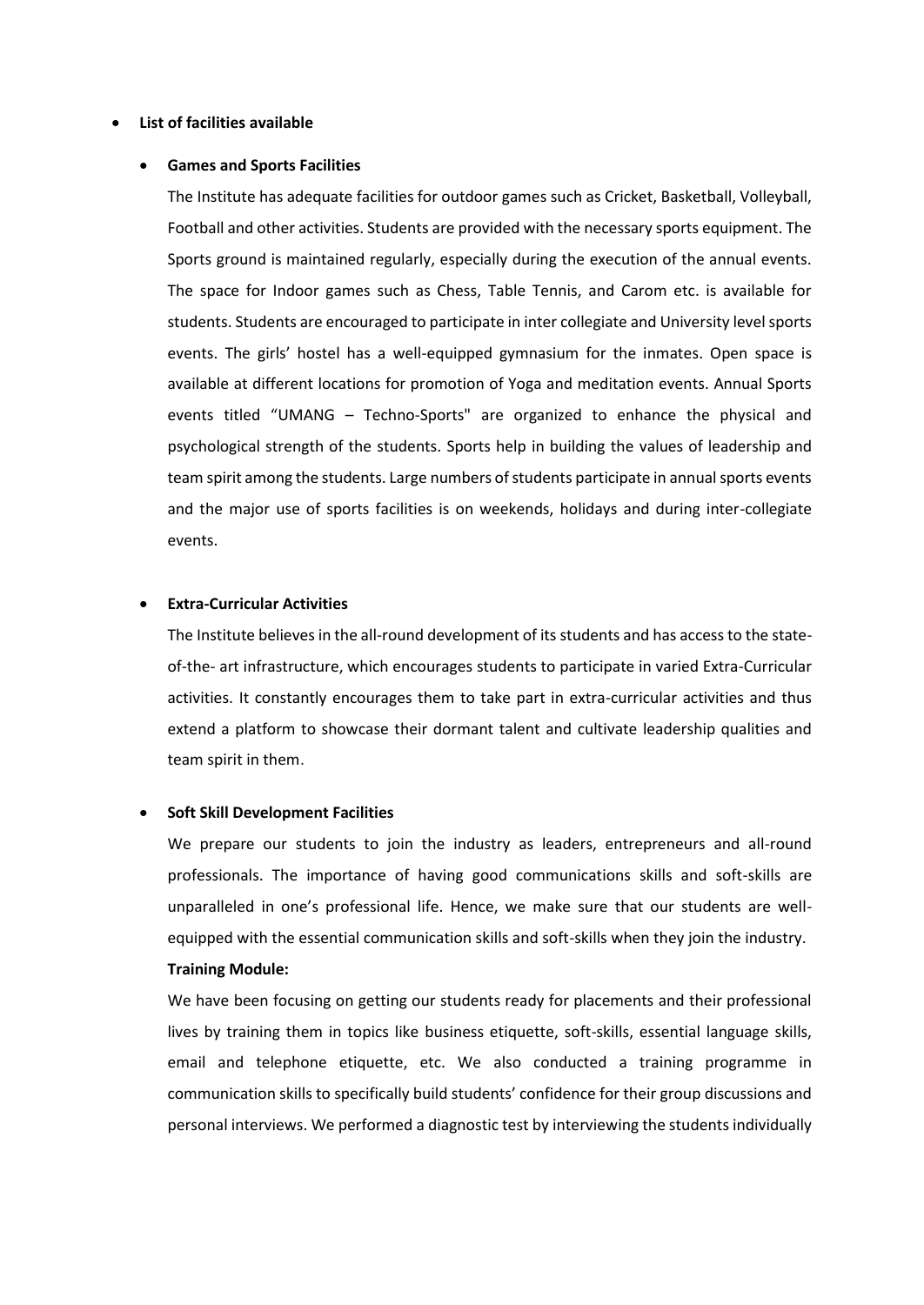to understand their areas of training, and provided a customized training programme to build their linguistic fluency.

#### **Language Laboratories:**

We are blessed to have four language laboratories on our campus to give specialized training in the four essential skills of the language: Listening, Speaking, Reading and Writing. Each of these laboratories is equipped with about 25-30 computers where students can practice their skills under trainers' guidance. We use software like *Clarity English Success* to facilitate our training programmes.

#### **Future vision:**

We intend to continue our system of designing customized training programmes for our students based on the analysis of their diagnostic tests. It is out constant effort to make the trainings absolutely relevant to the students' requirements so as to abate their inhibitions of communication in English, and make them confident and assertive communicators.

#### **Teaching Learning Process**

 **Curricula and syllabus for each of the Programmes as approved by the University** The Curriculum of the course is reviewed and revised periodically by the affiliating University. The detailed course wise curriculum/syllabus is available on following link MCA [: https://www.dypimca.ac.in/courses/mca-course/syllabus-2015-2018-for-mca](https://www.dypimca.ac.in/courses/mca-course/syllabus-2015-2018-for-mca) MBA [: https://www.dypimca.ac.in/courses/mba-course/syllabus-2015-2018-for-mba](https://www.dypimca.ac.in/courses/mba-course/syllabus-2015-2018-for-mba)

#### **Academic Calendar of the University**

The detailed Academic Calendar published by affiliating University as well as Academic Calendar of the Institute is available on following link MCA [: https://www.dypimca.ac.in/courses/mca-course/academic-calendar](https://www.dypimca.ac.in/courses/mca-course/academic-calendar) MBA [: https://www.dypimca.ac.in/courses/mba-course/academic-calendar](https://www.dypimca.ac.in/courses/mba-course/academic-calendar)

- **Academic Time Table with the name of the Faculty members handling the Course** The detailed Academic Time-Tables are available on following link [www.dypimca.ac.in/gc/21](http://www.dypimca.ac.in/gc/21)
- **Teaching Load of each Faculty** The detailed Faculty wise load is available on following link [www.dypimca.ac.in/gc/21](http://www.dypimca.ac.in/gc/21)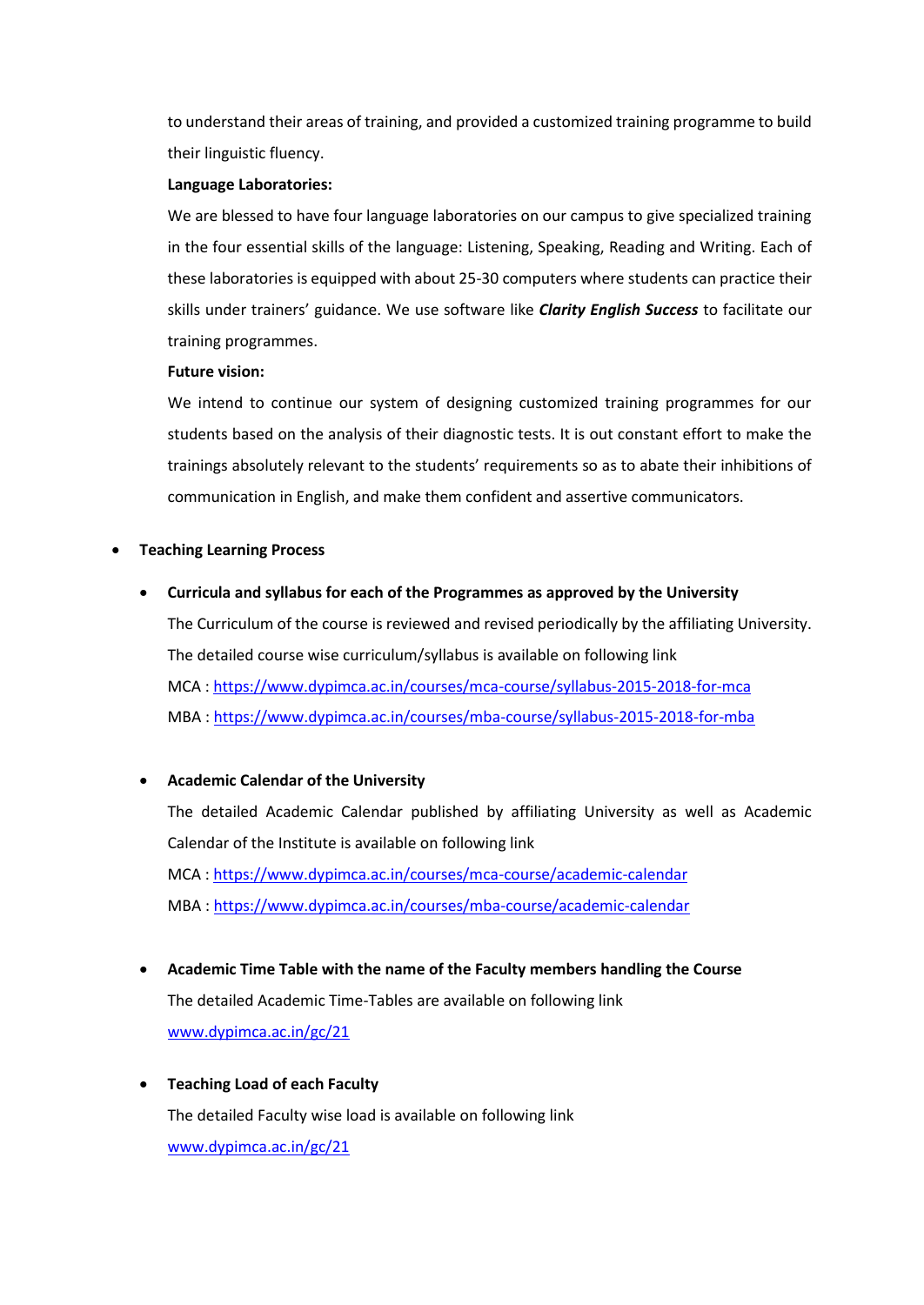#### **Internal Continuous Evaluation System and place**

The Academic Committee monitors the syllabus coverage periodically. Extra lectures and remedial classes are scheduled if required. Attendance of students is monitored periodically. The Institute conducts Unit-Tests, Objective-Tests, Mid-Term, End-Term Exam and Practical Exams as a part of continuous evaluation process prescribed by the University.

The Academic Committee monitors the Syllabus coverage periodically. Extra lectures and remedial classes are scheduled if required. Attendance of students is monitored periodically. The Institute conducts Unit tests, Objective tests, Midterm Exam, End term Exam and Practical Exams as a part of continuous evaluation process prescribed by the University. The University conducts final examinations for every semester and declares the results. The Institute prepares result analysis and maintains examination records. The Institute collects and analyses feedback from all the stakeholders to improve quality of Education.

#### **Student's assessment of Faculty, System in place**

There is a robust Student's assessment of Faculty, System adopted. Feedback about Faculty is taken from students regularly. The various parameters on which teaching is assessed are: Communication Skills, Quality of Teaching/ Academic input, Subject Knowledge, Content and Method of Delivery, Resourcefulness, Readiness of teacher, Accessibility and Availability of Teacher in Campus/ Department. Feedback about Institute is also taken from all students once in a year. This includes the feedback about the facilities and the infrastructure of the institute.

| Sr.<br>No. | <b>Particulars</b>                                                   | <b>Course Wise Information</b>                                                                             |                                                                                                            |  |
|------------|----------------------------------------------------------------------|------------------------------------------------------------------------------------------------------------|------------------------------------------------------------------------------------------------------------|--|
| 1          | Title of the Course                                                  | <b>Master of Computer Applications</b>                                                                     | Master of Business Administration                                                                          |  |
| 2          | Curricula and<br>Syllabi                                             | available on following link<br>https://www.dypimca.ac.in/courses/mca-<br>course/syllabus-2015-2018-for-mca | available on following link<br>https://www.dypimca.ac.in/courses/mba-<br>course/syllabus-2015-2018-for-mba |  |
| 3          | Laboratory<br>facilities exclusive<br>to the Post<br>Graduate Course | 4 Computer Laboratories &<br>1 Computer Centre                                                             | 1 Computer Centre                                                                                          |  |
| 4          | Software, all<br>design tools in<br>case                             | Used from OPEN Source                                                                                      | Not Applicable                                                                                             |  |

#### **For each Post Graduate Courses give the following:**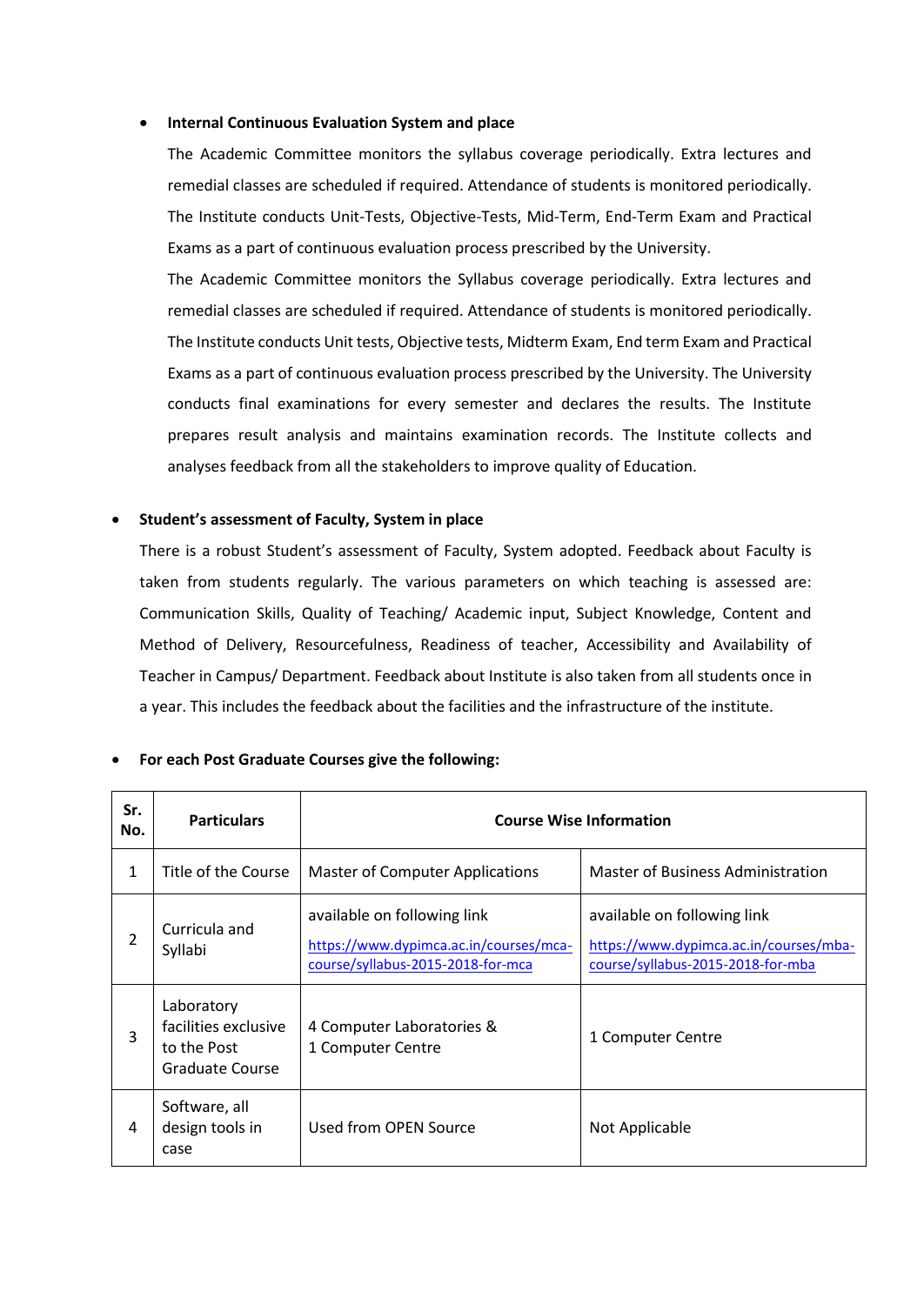|  | Academic                  | available on following link | available on following link                                                                               |
|--|---------------------------|-----------------------------|-----------------------------------------------------------------------------------------------------------|
|  | Calendar and<br>framework | course/academic-calendar    | https://www.dypimca.ac.in/courses/mca- https://www.dypimca.ac.in/courses/mba-<br>course/academic-calendar |

# **16. Enrolment and placement details of students in the last 3 years**

| Sr.<br>No. | Course                                      | Academic<br>Year | <b>Number of</b><br><b>Enrolled</b><br><b>Students</b> | No of<br><b>Student</b><br><b>Eligible for</b><br><b>Placement</b> | No. of<br><b>Placed</b><br><b>Students</b> | $%$ of<br>Placement |
|------------|---------------------------------------------|------------------|--------------------------------------------------------|--------------------------------------------------------------------|--------------------------------------------|---------------------|
| 01         |                                             | 2021-22          | 205                                                    | 137+106                                                            | In Process                                 | In Profess          |
|            | Master of Computer<br>Applications          | 2020-21          | 138                                                    | 92                                                                 | 63                                         | 68.47 %             |
|            |                                             | 2019-20          | 120                                                    | 97                                                                 | 61                                         | 62.88%              |
|            |                                             | 2021-22          | 133                                                    | 133                                                                | In Process                                 | In Profess          |
| 02         | <b>Master of Business</b><br>Administration | 2020-21          | 134                                                    | 38                                                                 | 33                                         | 87.84 %             |
|            |                                             | 2019-20          | 60                                                     | 56                                                                 |                                            |                     |

# **17. List of Research Projects/ Consultancy Works**

### **Number of Projects carried out, funding agency, Grant received**

| Sr.<br>No. | <b>Title of Research Project</b> | <b>Name of Principal</b><br>Investigator | <b>Funding Agency</b> | Amount<br>Sanctioned |
|------------|----------------------------------|------------------------------------------|-----------------------|----------------------|
|            | <b>NIL</b>                       | <b>NIL</b>                               | <b>NIL</b>            | <b>NIL</b>           |

# **Publications (if any) out of research in last three years out of masters projects**

|               |        |                         |                                                             |                                                                  | <b>No. of Publications</b>                        |                                |              |
|---------------|--------|-------------------------|-------------------------------------------------------------|------------------------------------------------------------------|---------------------------------------------------|--------------------------------|--------------|
| Sr.<br>No.    | Course | <b>Academic</b><br>Year | Research<br>Papers in<br><b>National</b><br><b>Journals</b> | Research<br>Papers in<br><b>International</b><br><b>Journals</b> | Research<br>Papers in<br>Conference<br>Proceeding | <b>Book</b><br><b>Chapters</b> | <b>Books</b> |
|               |        | 2020-21                 | 02                                                          | 15                                                               | 00                                                | 00                             | 00           |
| $\mathbf{1}$  | M.C.A. | 2019-20                 | 00                                                          | 10                                                               | 00                                                | 00                             | 00           |
|               |        | 2018-19                 | 00                                                          | 25                                                               | 00                                                | 00                             | 14           |
| $\mathcal{P}$ | M.B.A. | 2020-21                 | 06                                                          | 15                                                               | 00                                                | 00                             | 00           |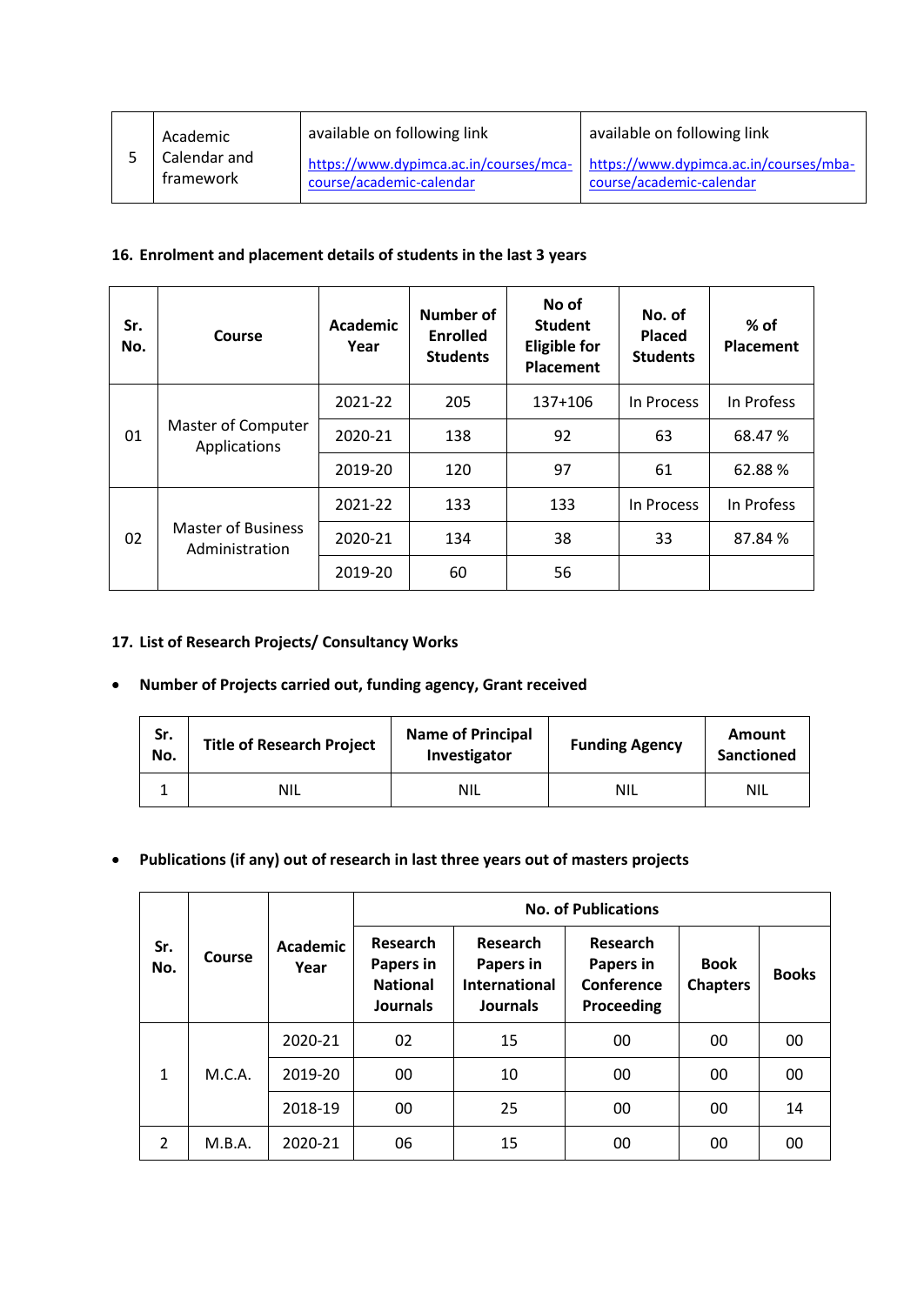|  | 2019-20 | 00 | ᅩ  | 00 | 00 | 00           |
|--|---------|----|----|----|----|--------------|
|  | 2018-19 | 00 | UŦ | 00 | 00 | $\sim$<br>ັັ |

#### **Industry Linkage**

| Sr. No. | Name of Industry                                                       | <b>Nature of Linkage</b>                                             |  |
|---------|------------------------------------------------------------------------|----------------------------------------------------------------------|--|
| 01      | <b>Explorium Innovative Technologies</b><br>Private Limited (GigIndia) | Training for Placement, Guidance for project<br>Work, Expert Lecture |  |
| 02      | HireMee                                                                | <b>Training for Placement</b>                                        |  |
| 03      | <b>NASSCOM</b>                                                         | <b>Students and Faculty Training</b>                                 |  |
| 04      | <b>PMI Pune Chapter</b>                                                | Placement and Training, SDP, FDP                                     |  |
| 05      | PMA Pear Academy                                                       | Placement and Training, SDP, FDP                                     |  |

#### **MoUs with Industries**

| Sr.<br>No.     | Name of Agency/<br>Organization                             | Nature of MOU                                                             | Date of<br><b>Execution</b> |
|----------------|-------------------------------------------------------------|---------------------------------------------------------------------------|-----------------------------|
| 1              | Index Infotech                                              | Projects, Job Placement                                                   | 20 Aug. 2018                |
| $\overline{2}$ | <b>DevSoft</b>                                              | <b>Technical &amp; Management</b><br>Consultancy                          | 10 Jan 2015                 |
| 3              | ClothSpa                                                    | <b>Placement and Training</b>                                             | 23 Oct 2017                 |
| 4              | ConnexisTecchnologies                                       | <b>Placement and Training</b>                                             | 9 Jan 2017                  |
| 5              | Pariksha Co. Technologies<br><b>Private Limited Venture</b> | <b>Placement and Training</b>                                             | 23 Oct 2017                 |
| 6              | EvolvingX services (OPC)<br><b>Private Limited</b>          | Student Technological up<br>gradation, Internship, placement,<br>training | 31 Oct 2020                 |

#### **18. LoA and subsequent EoA till the current Academic Year**

The LoA and subsequent EoA till the current Academic Year is available on following link <https://www.dypimca.ac.in/sg/statutory-approvals>

#### **19. Accounted audited statement for the last three years**

The Course wise Accounted audited statements of the Institute are available on following link

[www.dypimca.ac.in/gc/21](http://www.dypimca.ac.in/gc/21)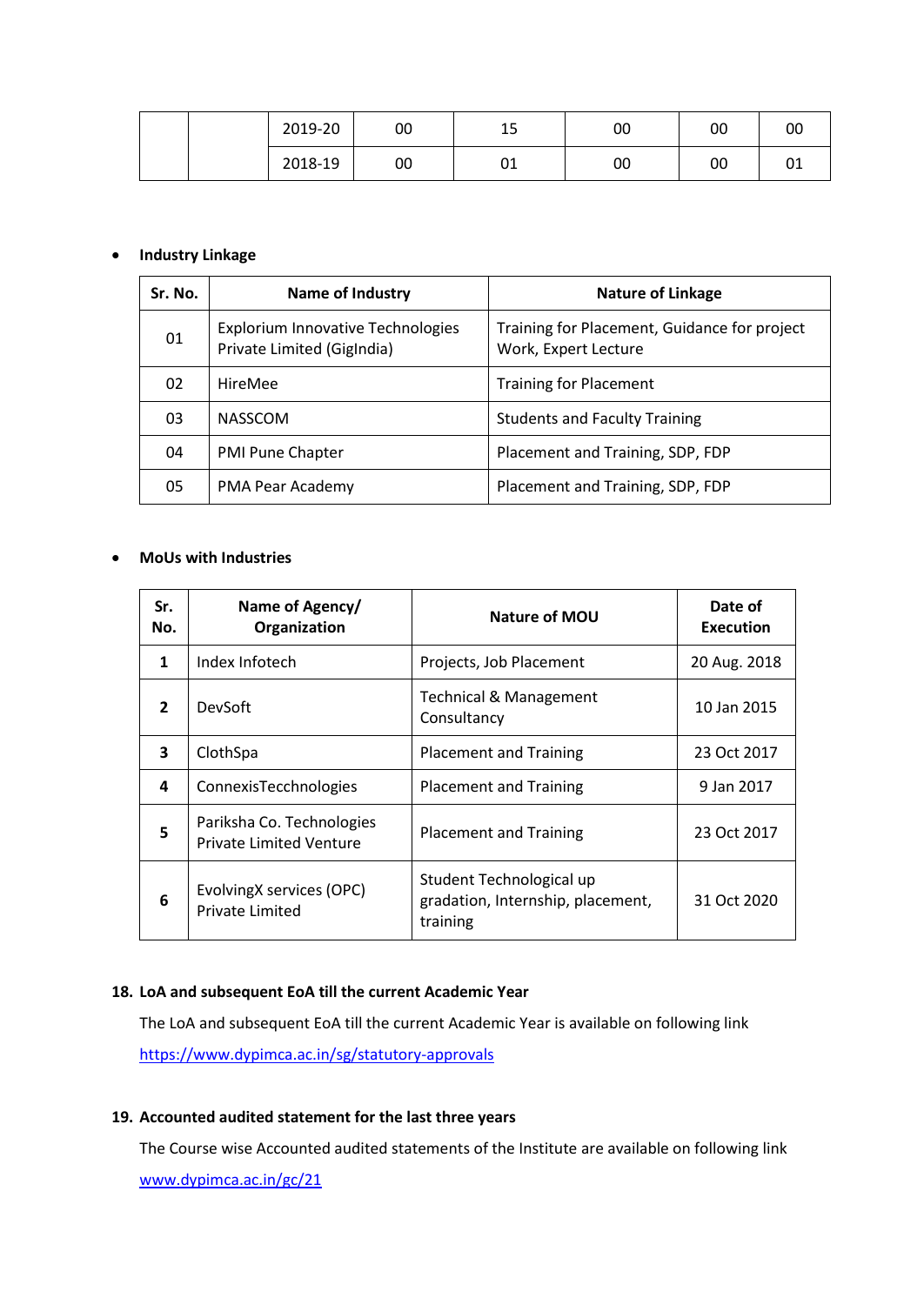#### **20. Best Practices adopted, if any**

Institute emphasizes on inculcating values of equality, inclusivity, and diversity into students and also provides equal opportunity to male and female by organizing various gender equity promotion programs like Sports, Cultural Events, and Student Development Programs etc. and creates environment of Gender-Equality. To ensure security and safety of all the staff members and students the Institute has installed CCTV cameras in prime locations in the campus. The Institute is equipped with spacious common room and sick room.

Management of the Institute is highly devoted towards making the campus eco-friendly, by using renewable energy sources such as Solar Energy, Rain Water Harvesting, and Waste Water Recycling by Sewage Treatment Plant and e-Waste Management System. The Institute has designed General Rules & Code of Conduct for the students as well as staff members. The Institute facilities the differently abled through ramp, wheel chair facility and special provision in toilets.

To inculcate universal values into students Institute celebrates national festivals, birth and death anniversaries of eminent personalities. The institution conducts Annual academic and financial audits to ensure transparency and accountability.

The Institute has introduced the Curriculum ++ and Differential Monitoring and Mentoring best practices during the last five years for the enrichment of students and staff members.

Through the Curriculum ++ best practice, the Institute conducts the various add-on programs, Certificate Courses for the students to enhance their employability and to inculcate innovative approach in them. These add-on programs and certificate courses includes IIT Bombay certification Course, Youth4Work, Hackathon, Lakshya, Apart training and Placement program etc. In the Differential Monitoring and Mentoring best practice, the Institute focuses on the overall development of the students. The Guardian Faculty Member is allocated to each student who acts as the mentor for that student and monitors the attendance and overall progress of the student. The Institute also conducts Counseling day, Open House Session, Parent Teacher Meet, Letter to Parents activities for the academic, professional and holistic development of the students. The staff members of the Institute play a vital role in the overall development of the Institute. Thus the Institute conducts various Staff Enrichment and Encouragement programs for the overall development of the staff.

The details of Institutional Best Practices are available on following link <https://www.dypimca.ac.in/about-us/best-practices>